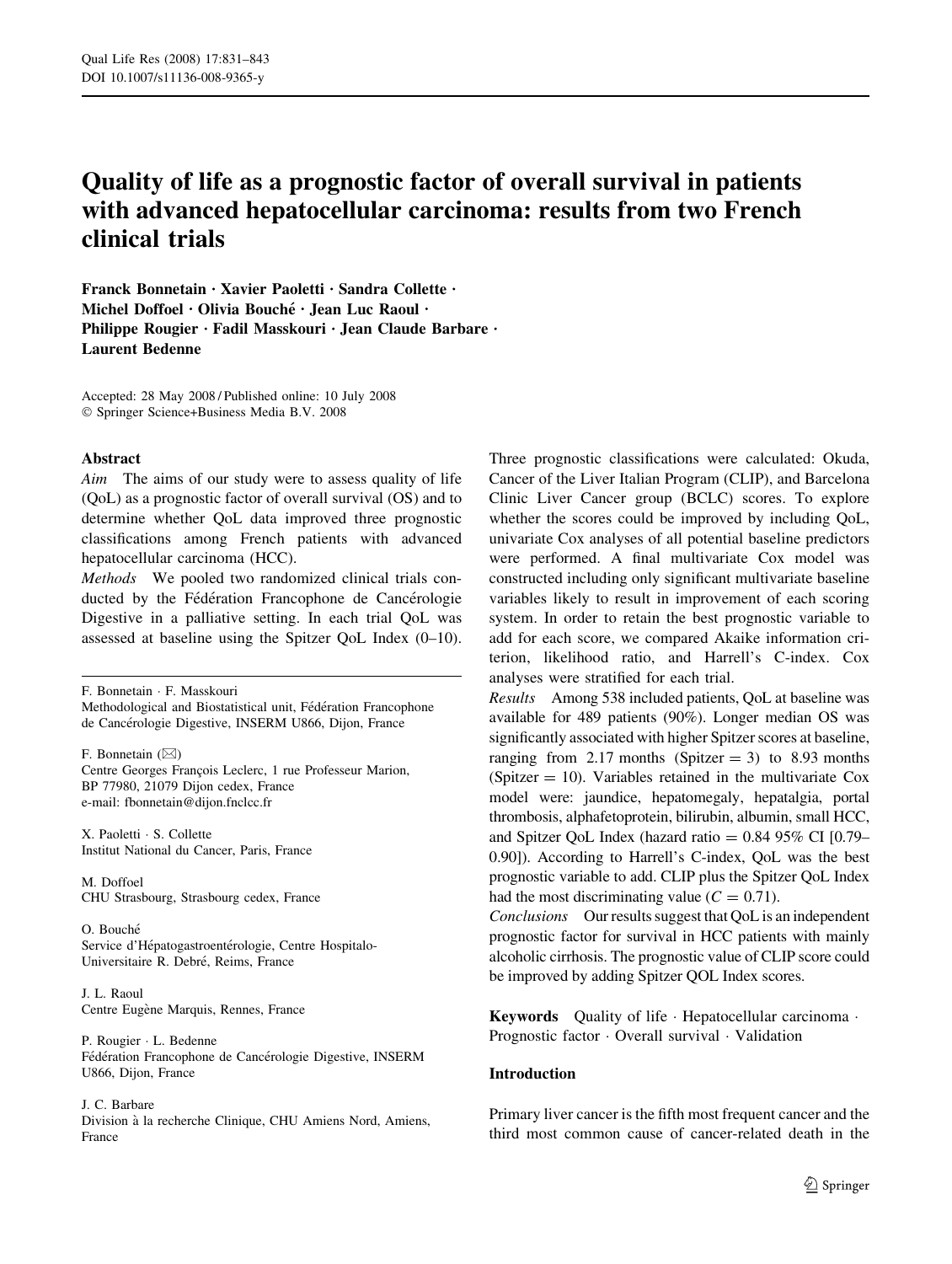world [\[1](#page-10-0)]. Hepatocellular carcinoma (HCC) is the main form of liver cancer; this cancer generally develops following cirrhosis or hepatitis B (HBV) or C (HCV) infections. The incidence of HCC has substantially increased in developed countries during the last three decades [\[2](#page-10-0), [3](#page-10-0)]. In France, 6,000 deaths per year are due to this cancer, whose main aetiology is related to alcohol abuse.

Quality of life (QoL) is a major aspect in the care of cancer patients, and has been recognized as an important end point in cancer clinical trials and clinical practice, along with the traditional end points including tumor response rate, disease-free survival, and overall survival [\[4–8](#page-10-0)]. More recently, pretreatment QoL has been recognized as a potential prognostic factor of survival in cancer patients [[8–9\]](#page-10-0). Classification of patients according to their prognosis is a central issue since inclusion criteria in clinical trials supposes that homogenous groups of patients can be identified. Various prognostic factors of overall survival have thus been explored and several classifications have been proposed for patients with HCC [[10–13\]](#page-11-0). The most commonly used scores are Okuda Stage, Cancer of the Liver Italian Program (CLIP), Barcelona Clinic Liver Cancer group (BCLC), and Groupe d'Etude et de Traitement du Carcinome Hépatocellulaire (GRETCH). Different studies have compared and ranked these classifications [\[14–22](#page-11-0)] according to their prognostic value. The results of the different studies have been discordant and remain controversial. Furthermore, most of the studies focused on HBV/HCV-infected patients, even though it is very likely that overall survival depends on the aetiology of the cirrhosis. Therefore, the conclusions of these studies may not be consistent with those based on alcohol-related HCC.

This study focuses on patients with advanced-stage HCC mainly associated with alcoholic cirrhosis. Based on a pooled analysis of two randomized clinical trials (RCT) carried out by the Fédération Francophone de Cancérologie Digestive (FFCD), we have assessed the value of qualityof-life scores for predicting overall survival. We have also explored whether staging systems for HCC could be improved by adding quality-of-life data.

### Patients and methods

#### Patients

We performed a pooled analysis of two RCTs of patients with HCC in a palliative setting.

The FFCD 9403 trial evaluated the survival benefit of adding tamoxifen to best supportive care. In this trial, 420 eligible patients from 78 French institutions were randomized [[23\]](#page-11-0). Inclusion criteria were HCC not eligible for surgical resection, liver transplantation, percutaneous ablation, or transarterial chemoembolization. Diagnosis of HCC was either cytologically or histologically confirmed, or made by the association of a diagnosis of cirrhosis: demonstrated by ultrasonography, and/or computed tomography (CT) scan, and/or an manetic resonance imaging (MRI) showing a space-occupying lesion having an image consistent with the diagnosis of HCC and persistent alphafetoprotein (AFP) values above 500  $\mu$ g/l. Exclusion criteria were renal failure (serum creatinine  $>130$  µmol/l), advanced liver disease (Child-Pugh class C), World Health Organization (WHO) performance status (PS) greater than 2, and prior treatment with tamoxifen.

The FFCD 9402 trial evaluated the survival benefit of adding transarterial lipiodol chemoembolization to tamoxifen alone. In this trial, 122 eligible patients from 15 French institutions were randomly assigned [\[24](#page-11-0)]. Inclusion criteria were HCC not eligible for surgical resection, liver transplantation or percutaneous ablation. All patients were cirrhotic (cirrhosis diagnosis was histologically proven or based on clinical and biological parameters). Diagnosis of HCC was based on biopsy, or persistently elevated AFP levels  $(>=400 \text{ µg/l})$  with one typical imaging finding (ultrasonography or CT scan or MRI, or normal AFP levels with 2 concordant imaging findings). Exclusion criteria were advanced liver disease (Child-Pugh class C), advanced HCC (Okuda stage III), portal vein thrombosis (trunk and primary branches) or arteriovenous shunting, extrahepatic metastases, renal failure (serum creatinine level  $>120 \mu$ mol/l or creatinine clearance  $\langle 80 \text{ ml/min} \rangle$ , platelet count  $\langle 50 \times 10^9/1 \rangle$ , prothrombin activity  $\leq 50\%$ , and cardiac ejection fraction  $\leq 35\%$ .

These two trials failed to demonstrate any superiority of the investigated treatments [[23–24\]](#page-11-0).

In the 9403 trial, four patients, for whom more than 60% of the data were missing, were excluded and in the 9402 trial, one patient, who had a WHO PS of 4, was excluded. Finally, 122 patients in the 9402 trial and 416 patients in the 9403 trial were retained and pooled ( $n = 538$ ).

We further selected patients who had completed the quality-of-life questionnaire at baseline, that is before randomization.

#### Quality-of-life assessment

Quality of life (QoL) was evaluated before randomization by the Spitzer QoL Index [\[25–27](#page-11-0)], which is a global cancer-specific QoL score. A score of 0 (worst) to 10 (best) was calculated following the assessment of five dimensions related to activity, daily life, health perceptions, social support, and behavior. Each area was assessed by one item rated on a three-point Likert scale. The QoL questionnaire was completed by the patients in the two trials  $[23-24]$ . However, in the 9402 trial, to prevent missing QoL data, when patients were unable to complete the questionnaire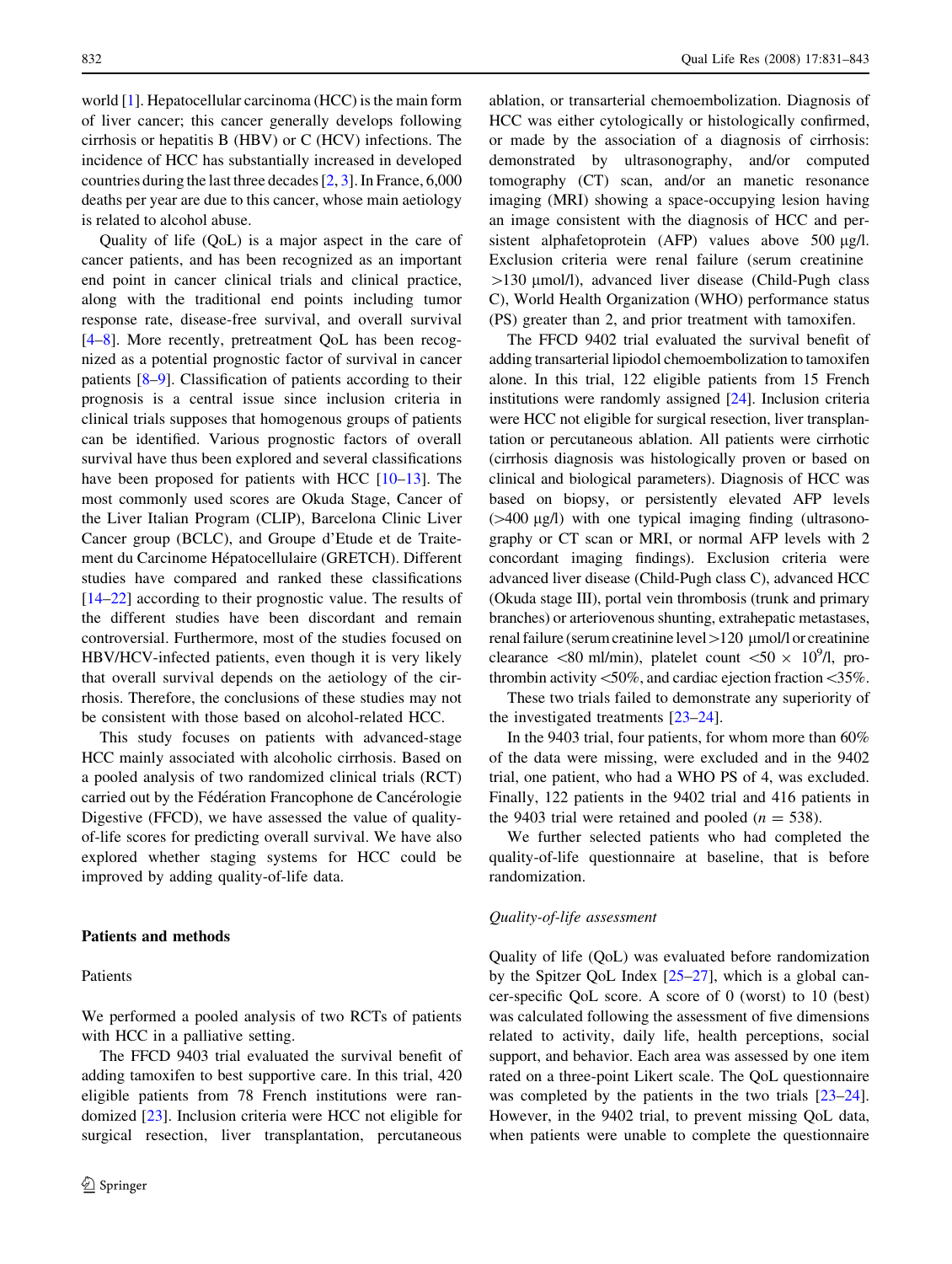due to progression of the cancer and/or poor health status, clinicians were allowed to assess QoL on their behalf.

#### Prognostic classifications

Table 1 presents definitions of Okuda, CLIP, and BCLC prognostic scores. Furthermore, the Child-Pugh score, required to calculate CLIP, was based on ascites, encephalopathy, total bilirubin, prothrombin rate, and albumin.

## Collected variables and reconciliation

The following baseline variables were retained to calculate the prognostic classification, to explore their prognostic value, and to determine whether they could improve staging systems: Spitzer QoL Index, age, sex, date and modality of HCC diagnosis, date of death or of last information on vital status, presence of cirrhosis and its aetiology, clinical parameters (weight, oedema of the lower limbs, jaundice, hepatomegaly, hepatalgia, ascites, encephalopathy), serological parameters (total bilirubin, prothrombin rate, creatinine, albumin, AFP serum levels), tumor characteristics (site of the principal tumor, maximum tumor diameter, number of tumor sites in the liver, tumor extension, portal vein thrombosis, extrahepatic metastases), and WHO performance status.

Biological parameters were dichotomized according to usual reports in the literature and age according to the median.

Portal vein thrombosis in the two trials was reported according to different criteria. The data were reconciled by the principal investigators.

''Small HCC'' was defined according to the Milan Criteria [\[28](#page-11-0)], that is, 1 nodule  $\leq 50$  mm or 2–3 nodules  $\leq 30$  mm.

Table 1 Definitions of the Okuda, CLIP, and BCLC classifications

| Scores                               |                                                              |                                                                                       |                                                                                                             |                     |                                                   |              |  |  |  |  |
|--------------------------------------|--------------------------------------------------------------|---------------------------------------------------------------------------------------|-------------------------------------------------------------------------------------------------------------|---------------------|---------------------------------------------------|--------------|--|--|--|--|
| $\mathbf{0}$                         | $\mathbf{1}$                                                 |                                                                                       |                                                                                                             |                     |                                                   |              |  |  |  |  |
|                                      |                                                              |                                                                                       |                                                                                                             |                     |                                                   |              |  |  |  |  |
|                                      |                                                              |                                                                                       |                                                                                                             |                     |                                                   |              |  |  |  |  |
| $\leq 50$                            |                                                              |                                                                                       |                                                                                                             |                     |                                                   |              |  |  |  |  |
| $\leq 30$                            | $>30$                                                        |                                                                                       |                                                                                                             |                     |                                                   |              |  |  |  |  |
| Scores                               |                                                              |                                                                                       |                                                                                                             |                     |                                                   |              |  |  |  |  |
| $\mathbf{0}$                         |                                                              |                                                                                       | 2                                                                                                           |                     |                                                   |              |  |  |  |  |
| Child-Pugh<br>$\mathbf{A}$           |                                                              |                                                                                       | $\mathbf C$                                                                                                 |                     |                                                   |              |  |  |  |  |
| Tumor morphology                     |                                                              | extension $\leq 50\%$                                                                 | Massive or<br>extension $>50\%$                                                                             |                     |                                                   |              |  |  |  |  |
| $AFP$ (ng/dl)<br>$\leq 400$          |                                                              |                                                                                       |                                                                                                             |                     |                                                   |              |  |  |  |  |
| N <sub>0</sub>                       |                                                              |                                                                                       |                                                                                                             |                     |                                                   |              |  |  |  |  |
| Scores                               |                                                              |                                                                                       |                                                                                                             |                     |                                                   |              |  |  |  |  |
| A1                                   | A2                                                           | A <sub>3</sub>                                                                        | A <sub>4</sub>                                                                                              | B                   | $\mathcal{C}$                                     | D            |  |  |  |  |
| $\mathbf{0}$                         | $\mathbf{0}$                                                 | $\mathbf{0}$                                                                          | $\boldsymbol{0}$                                                                                            | $\boldsymbol{0}$    | $1 - 2$                                           | $3 - 4$      |  |  |  |  |
| Tumor stage<br>Single                |                                                              | Single                                                                                | 3 tumors<br>$<$ 3 cm                                                                                        | Multinodular        | Vascular<br>invasion or<br>extrahepatic<br>spread | Any          |  |  |  |  |
| Ι                                    | I                                                            | Ι                                                                                     | $I-H$                                                                                                       | $I-H$               | $I-H$                                             | $\mathbf{I}$ |  |  |  |  |
| No portal<br>and normal<br>bilirubin | and normal<br>bilirubin                                      | and abnormal<br>bilirubin                                                             | Child-Pugh<br>$A-B$                                                                                         | Child-Pugh<br>$A-B$ | Child-Pugh<br>$A-B$                               | Child-Pugh   |  |  |  |  |
|                                      | $<$ 50%<br>Portal vein thrombosis<br>Liver functional status | Absent<br>1<br>B<br>Uninodular and<br>extension $\leq 50\%$<br>Single<br>hypertension | Present<br>$>50\%$<br>$>50\%$<br>Multinodular and<br>>400<br>Yes<br>Portal hypertension Portal hypertension |                     |                                                   |              |  |  |  |  |

Okuda stages:  $I = 0$  points;  $II = 1-2$  points;  $III = 3-4$  points

CLIP: Cancer of the Liver Italian Program scoring system

BCLC: Barcelona Clinic Liver Cancer staging classification; stages A and B all criteria should be fulfilled; stage C at least one criterion PST 1–2 or vascular invasion or extrahepatic spread; stage D at least one criterion PST 3–4 or Okuda stage III/Child-Pugh C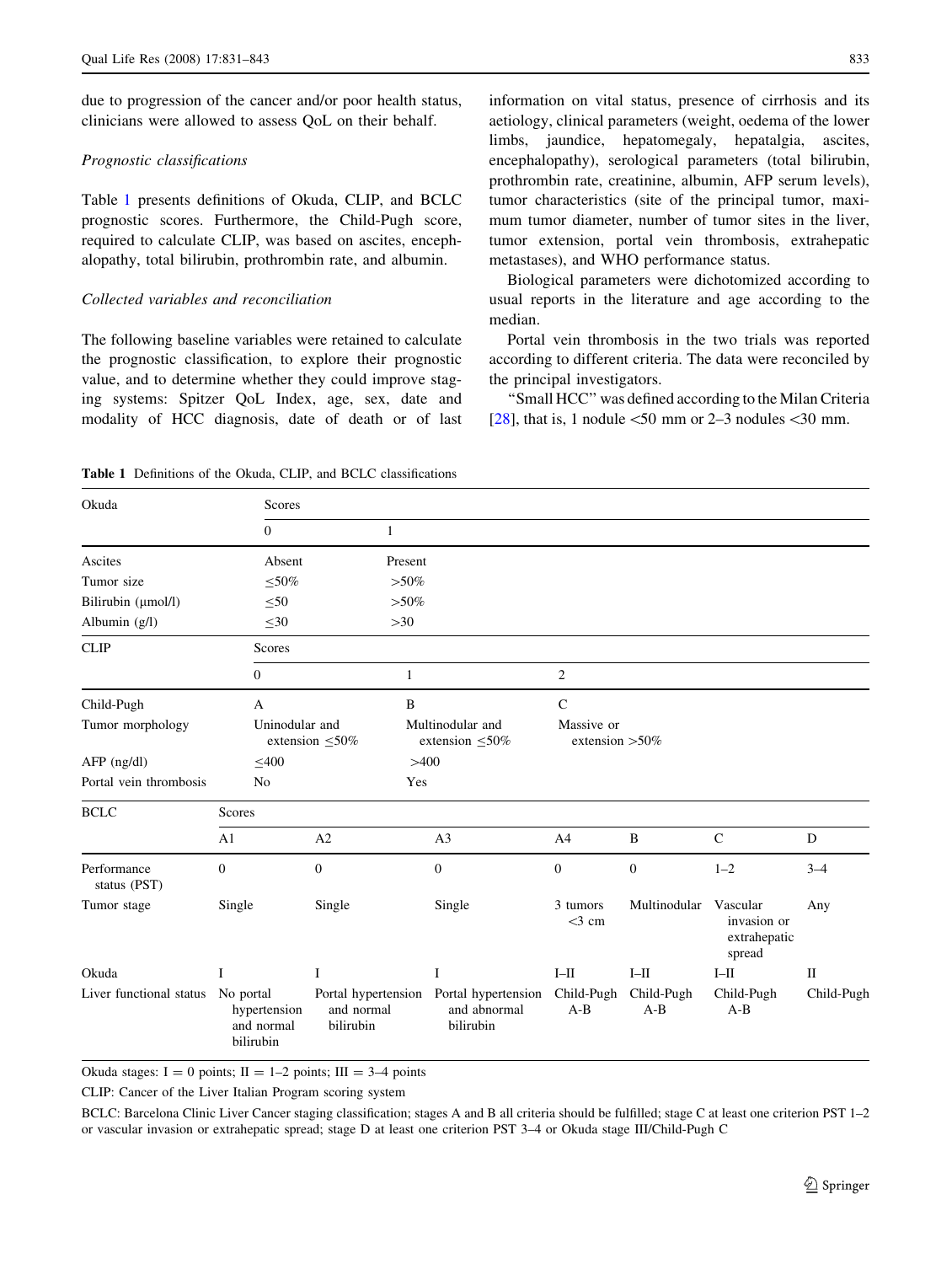Statistical analyses

All statistical analyses were performed on the pooled data base stratified by trial to take into account differences between the trials. Per-trial analyses were then performed and these enabled us to check the robustness of our results.

Baseline variables are given as means (standard deviation, SD), or frequencies and percentages. The Spitzer QoL Index is shown as mean (SD) and median (minimum– maximum) and the results for the two trials were compared using the Mann–Whitney test.

Overall survival is defined as the time between the date of inclusion and the date of death (all causes) or the date of the last follow-up for living patients. Survival was estimated using the Kaplan–Meier approach and was compared using the stratified log-rank test. Median survival was calculated with its 95% confidence interval (CI).

For prognosis purposes, the Spitzer QoL Index was treated as a continuous ordered variable. However, to represent survival graphically, we divided the Spitzer Index into three subgroups (0–7 versus 8 versus 9 and 10).

Monotonicity of the gradients according to the Spitzer QoL Index score was checked by comparing median survival times. Patients with a better prognosis should have higher median values than patients with a poor prognosis. A significant log-rank for trend was considered to reflect this monotonicity.

Univariate and multivariate Cox analyses stratified by trial were performed to estimate hazard ratios (HR) and its 95% confidence intervals (95% CI). We performed univariate Cox analyses of all potential baseline predictors including the variables constituting each score. We tested a multivariate model including all variables with univariate  $P < 0.10$ , including bilirubin, which had a P-value close to 0.10. The final multivariate model was constructed with a backward procedure among these variables to select variables likely to improve each scoring system. Internal validity of this model has been explored using bootstrapping (100 replications).

Finally, multivariate Cox model analyses were performed for each score. The best models were built with forward and backward procedures among baseline variables pertinent to improve each score. In order to retain the best prognostic variable to add to each score, from the final model we compared the Akaike information criterion (AIC), the likelihood ratio (LR), and Harrell's C statistic [\[29](#page-11-0)]. A smaller AIC value or a higher LR indicated that the model was more informative regarding the prognosis of overall survival. Harrell's C statistic estimates the proportion of correct predictions, i.e., the proportion of patients with a better prognostic stage who have better survival. Bootstrapping (100 replications) was applied for internal validity to calculate optimism-corrected C-statistics. The results of Harrell's C-index varied from 0.5 (no discrimination) to 1 (perfect discrimination).

Harrell's C-index was also calculated for the Spitzer QoL Index score alone.

All data analyses were performed using Stata V10. A P-value less than 0.05 was considered significant.

## Results

## Patients' characteristics

Among the 538 patients of the pooled database, 489 patients had available QoL scores at baseline: 93 (76%) in the 9402 trial and 396 (95%) in the 9403 trial. Their baseline clinical characteristics were similar to those of the whole population (Table [2\)](#page-4-0). In the 9402 trial all QoL questionnaires were completed by the patients while clinicians were allowed to assess QoL on behalf of the patients when they were unable to complete the questionnaire.

Patients' baseline characteristics are described in Table [2](#page-4-0). Males were predominant (88%), as were patients aged  $>65$  years (63%). All patients in the 9402 trial were cirrhotic (inclusion criteria), and 91% patients of the 9403 trial were cirrhotic. Among them, 454 patients (78%) had alcoholic cirrhosis. WHO PS 0 was more frequent (50.3%). Finally, patients in the 9402 trial had a better clinical, biological, and tumor status (Table [2\)](#page-4-0). Due to the inclusion criteria, the majority of patients were Child-Pugh class A or B, Okuda I and II, CLIP 1–3, and BCLC B or C.

The mean QoL at baseline differed significantly (Wilcoxon  $P \le 0.0001$ ) by trial; it was 8.6 (SD 1.3) and 7.6 (SD 1.8) in the 9402 and 9403 trial, respectively, resulting in a clinical difference of 10% in the theoretical score range. A majority of patients had a Spitzer score between 7 and 10.

## Overall survival

At the time the databases were closed, 459 (94%) patients had died and only 30 patients (6%) were alive. The median survival was 5.26 months (95% CI: 4.4–6.0).

Overall survival differed significantly by trial (log-rank test:  $P < 0.0001$ ) and thus required stratified analyses (Table [3\)](#page-6-0). Median survival was longer in the 9402 trial: 13 months (8.2–16.8) versus 4.3 months (3.8–5.0).

According to the Spitzer QoL Index, median overall survival varied significantly from 2.17 for a Spitzer 3 to 8.93 months for a Spitzer 10 (log-rank test for ordered groups:  $P < 0.0001$  $P < 0.0001$ ) (Table [3](#page-6-0)). Figure 1 shows survival curves according to the Spitzer score subgroups.

Harrell's C statistic, which reflects discriminatory capability, was 0.63 for the Spitzer QoL Index alone.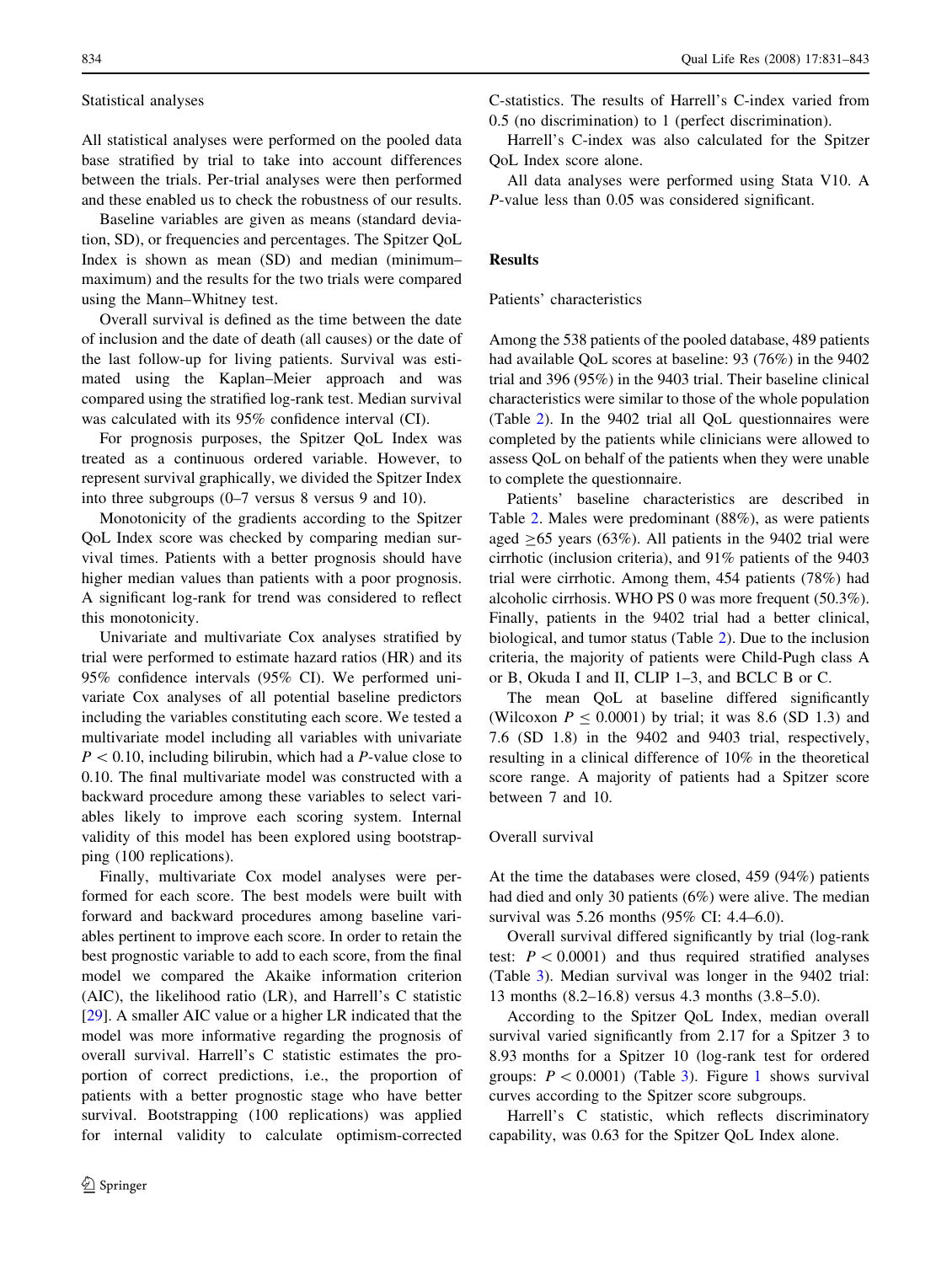## <span id="page-4-0"></span>Table 2 Baseline characteristics of patients with HCC with or without available QoL data

|                                      |                  | Patients with available QoL data |                  |          |                  |          |           |       |  |
|--------------------------------------|------------------|----------------------------------|------------------|----------|------------------|----------|-----------|-------|--|
|                                      | 9402             |                                  | 9403             |          | Total            |          | Total     |       |  |
|                                      | $\cal N$         | $\%$                             | $\cal N$         | $\%$     | $N = 489$        | $\%$     | $N = 538$ | $\%$  |  |
| Spitzer QoL Index                    |                  |                                  |                  |          |                  |          |           |       |  |
| $\boldsymbol{0}$                     | $\boldsymbol{0}$ | 0.00                             | $\mathbf{1}$     | 0.25     | $\mathbf{1}$     | 0.20     |           |       |  |
| 1                                    | $\boldsymbol{0}$ | $0.00\,$                         | $\boldsymbol{0}$ | $0.00\,$ | $\boldsymbol{0}$ | $0.00\,$ |           |       |  |
| $\overline{\mathbf{c}}$              | $\boldsymbol{0}$ | $0.00\,$                         | $\mathbf{1}$     | 0.25     | 1                | $0.20\,$ |           |       |  |
| 3                                    | $\mathbf{0}$     | $0.00\,$                         | 8                | 2.02     | 8                | 1.64     |           |       |  |
| 4                                    | $\boldsymbol{0}$ | $0.00\,$                         | 19               | 4.80     | 19               | 3.89     |           |       |  |
| 5                                    | 1                | 1.08                             | $27\,$           | 6.82     | 28               | 5.73     |           |       |  |
| 6                                    | 6                | 6.45                             | 46               | 11.62    | 52               | 10.63    |           |       |  |
| 7                                    | 12               | 12.90                            | 58               | 14.65    | 70               | 14.31    |           |       |  |
| 8                                    | 16               | 17.20                            | 94               | 23.74    | 110              | 22.49    |           |       |  |
| 9                                    | 32               | 34.41                            | 82               | 20.71    | 114              | 23.31    |           |       |  |
| 10                                   | 26               | 27.96                            | 60               | 15.15    | 86               | 17.59    |           |       |  |
| Sex                                  |                  |                                  |                  |          |                  |          |           |       |  |
| Male                                 | 81               | 87.10                            | 354              | 89.39    | 435              | 88.96    | 478       | 88.85 |  |
| Age (years)                          |                  |                                  |                  |          |                  |          |           |       |  |
| $\geq 65$                            | 45               | 48.39                            | 261              | 65.91    | 306              | 62.58    | 337       | 62.64 |  |
| Cirrhosis                            |                  |                                  |                  |          |                  |          |           |       |  |
| Present                              | 93               | 100.00                           | 361              | 91.16    | 454              | 92.84    | 498       | 92.57 |  |
| Alcoholic cirrhosis                  |                  |                                  |                  |          |                  |          |           |       |  |
| Yes                                  | $75\,$           | 80.65                            | 307              | 77.53    | 382              | 78.12    | 414       | 76.95 |  |
| Jaundice                             |                  |                                  |                  |          |                  |          |           |       |  |
| Yes                                  | 6                | 6.45                             | 77               | 19.44    | 83               | 16.97    | 93        | 17.29 |  |
| Hepatomegaly                         |                  |                                  |                  |          |                  |          |           |       |  |
| Yes                                  | 61               | 65.59                            | 307              | 77.53    | 368              | 75.26    | 401       | 74.54 |  |
| Hepatalgia                           |                  |                                  |                  |          |                  |          |           |       |  |
| Yes                                  | 19               | 20.43                            | 103              | 26.01    | 122              | 24.95    | 131       | 24.35 |  |
| Involved liver volume                |                  |                                  |                  |          |                  |          |           |       |  |
|                                      |                  |                                  |                  |          |                  |          |           |       |  |
| ${>}50\%$                            | 13               | 13.98                            | 122              | 30.81    | 135              | 27.61    | 144       | 26.77 |  |
| Extrahepatic metastases              |                  |                                  |                  |          |                  |          |           |       |  |
| Yes                                  | $\boldsymbol{0}$ | $0.00\,$                         | 67               | 16.92    | 67               | 13.70    | $70\,$    | 13.01 |  |
| Portal vein thrombosis               |                  |                                  |                  |          |                  |          |           |       |  |
| Yes                                  | 25               | 26.88                            | 155              | 39.14    | 180              | 36.81    | 197       | 36.62 |  |
| Alpha-fetoprotein serum level (µg/l) |                  |                                  |                  |          |                  |          |           |       |  |
| $\geq$ 200                           | 35               | 37.63                            | 209              | 52.78    | 244              | 49.90    | $265\,$   | 49.26 |  |
| Total bilirubin (µmol/l)             |                  |                                  |                  |          |                  |          |           |       |  |
| $\geq$ 20                            | 43               | 46.24                            | 223              | 56.31    | 266              | 54.40    | 296       | 55.02 |  |
| Prothrombin rate (%)                 |                  |                                  |                  |          |                  |          |           |       |  |
| $\geq 80$                            | 46               | 49.46                            | 171              | 43.18    | 217              | 44.38    | 241       | 44.80 |  |
| Albumin (g/l)                        |                  |                                  |                  |          |                  |          |           |       |  |
| $\geq$ 35                            | 64               | 68.82                            | 175              | 44.19    | 239              | 48.88    | 260       | 48.33 |  |
| Creatinine (µmol/l)                  |                  |                                  |                  |          |                  |          |           |       |  |
| $\geq 80$                            | 44               | 47.31                            | $202\,$          | 51.01    | 246              | 50.31    | $270\,$   | 50.19 |  |
| Small HCC                            |                  |                                  |                  |          |                  |          |           |       |  |
| Yes                                  | $20\,$           | 21.51                            | 36               | 9.09     | 56               | 11.45    | 65        | 12.08 |  |
| WHO PS                               |                  |                                  |                  |          |                  |          |           |       |  |
| 0                                    | 37               | 39.78                            | 75               | 18.94    | 112              | 22.90    | 123       | 22.86 |  |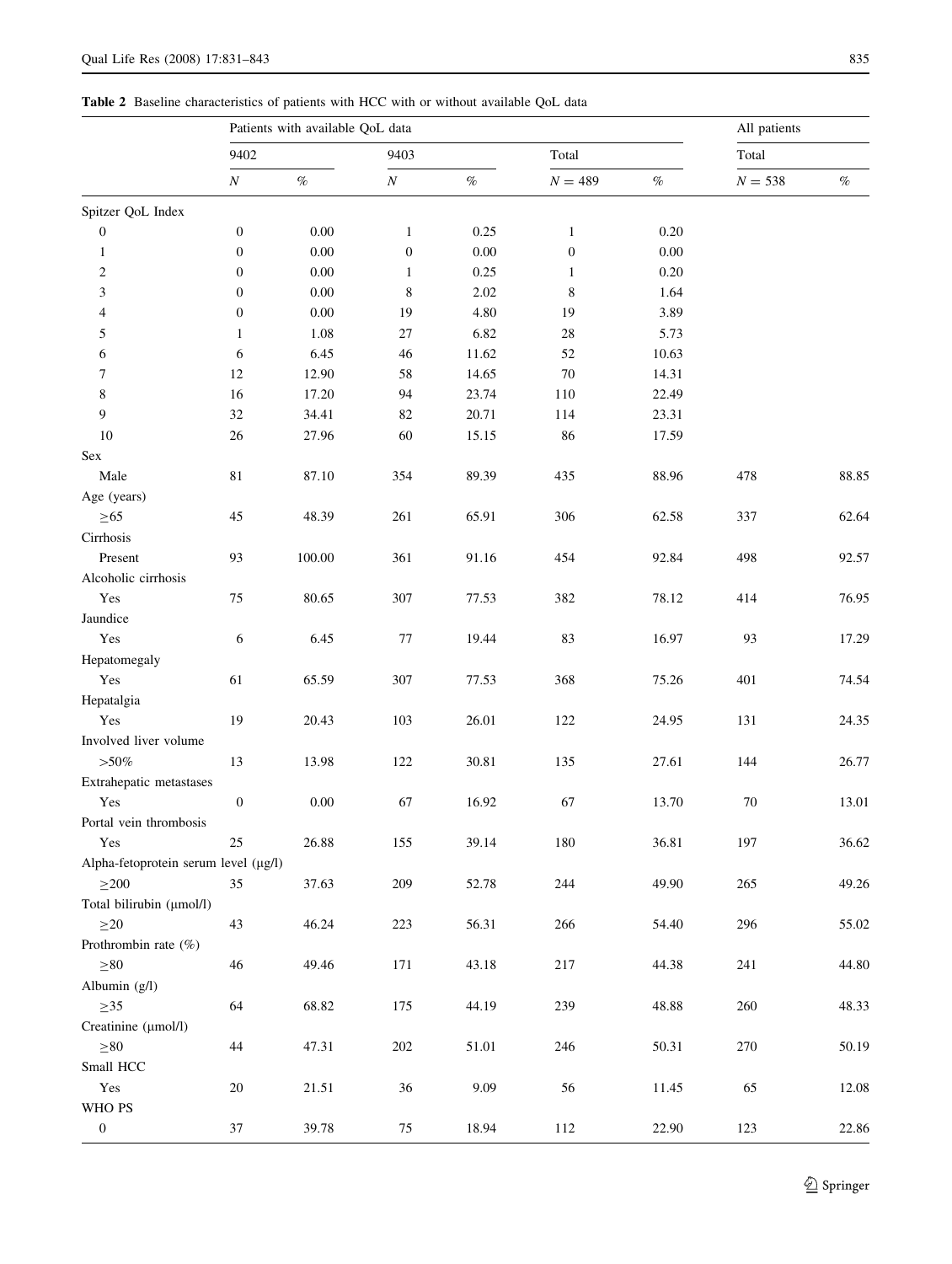Table 2 continued

|                         | Patients with available QoL data | All patients |          |       |           |       |           |       |  |
|-------------------------|----------------------------------|--------------|----------|-------|-----------|-------|-----------|-------|--|
|                         | 9402                             |              | 9403     |       |           | Total |           | Total |  |
|                         | $\cal N$                         | $\%$         | $\cal N$ | $\%$  | $N = 489$ | $\%$  | $N = 538$ | $\%$  |  |
| $\mathbf{1}$            | 50                               | 53.76        | 196      | 49.49 | 246       | 50.31 | 276       | 51.30 |  |
| $\overline{c}$          | 6                                | 6.45         | 125      | 31.57 | 131       | 26.79 | 139       | 25.84 |  |
| Child-Pugh              |                                  |              |          |       |           |       |           |       |  |
| Child-Pugh A            | 67                               | 72.04        | 208      | 52.53 | 275       | 56.24 | 304       | 56.51 |  |
| Child-Pugh B            | 26                               | 27.96        | 171      | 43.18 | 197       | 40.29 | 217       | 40.33 |  |
| Child-Pugh C            | $\boldsymbol{0}$                 | 0.00         | 17       | 4.29  | 17        | 3.48  | 17        | 3.16  |  |
| Okuda stage             |                                  |              |          |       |           |       |           |       |  |
| I                       | 62                               | 66.67        | 133      | 33.59 | 195       | 39.88 | 221       | 41.08 |  |
| $\rm II$                | 30                               | 32.26        | 229      | 57.83 | 259       | 52.97 | 279       | 51.86 |  |
| $\rm III$               | $\mathbf{1}$                     | 1.08         | 34       | 8.59  | 35        | 7.16  | 38        | 7.06  |  |
| CLIP score              |                                  |              |          |       |           |       |           |       |  |
| $\boldsymbol{0}$        | 10                               | 10.75        | 17       | 4.29  | 27        | 5.52  | 32        | 5.95  |  |
| $\mathbf{1}$            | 32                               | 34.41        | 82       | 20.71 | 114       | 23.31 | 125       | 23.23 |  |
| $\boldsymbol{2}$        | 29                               | 31.18        | 109      | 27.53 | 138       | 28.22 | 155       | 28.81 |  |
| 3                       | 16                               | 17.20        | 107      | 27.02 | 123       | 25.15 | 132       | 24.54 |  |
| $\overline{\mathbf{4}}$ | 6                                | 6.45         | 59       | 14.90 | 65        | 13.29 | 72        | 13.38 |  |
| $5 - 6$                 | $\boldsymbol{0}$                 | 0.00         | 22       | 5.56  | $22\,$    | 4.50  | 22        | 4.09  |  |
| <b>BCLC</b> stage       |                                  |              |          |       |           |       |           |       |  |
| $\mathbf{A}$            | 10                               | 10.75        | 3        | 0.76  | 13        | 2.66  | 14        | 2.60  |  |
| $\, {\bf B}$            | 20                               | 21.51        | 42       | 10.61 | 62        | 12.68 | 68        | 12.64 |  |
| $\mathsf{C}$            | 62                               | 66.67        | 310      | 78.28 | 372       | 76.07 | 411       | 76.39 |  |
| D                       | $\mathbf{1}$                     | 1.08         | 41       | 10.35 | 42        | 8.59  | 45        | 8.36  |  |

Analyses of prognostic factors

Univariate Cox analyses stratified by trial showed that the following variables were significantly associated with lower overall survival (Table [4\)](#page-8-0): alcoholic cirrhosis, jaundice, hepatomegaly, hepatalgia, ascites, involved liver volume greater than 50%, tumor localization, portal vein thrombosis, AFP serum level  $\geq$ 200 µg/l, total bilirubin  $>$ 20 µmol/l, and WHO PS  $>$ 0. An increase of one unit of the Spitzer QoL Index was significantly associated with longer survival  $[HR = 0.81 (0.77-0.86)]$ . Likewise, albumin  $\geq$ 35 g/l, prothrombin activity  $\geq$ 80%, and small HCC improved survival.

In multivariate analysis including the above variables and those with univariate  $P \le 0.10$  (age, other cirrhosis aetiology, and oedema of the lower limbs) the following remained significant independent baseline predictors: jaundice, hepatomegaly, hepatalgia, ascites, portal vein thrombosis, AFP level, albumin level, small HCC, and Spitzer QoL Index.

The final multivariate model was constructed with a backward procedure based on these variables plus total bilirubin, whose multivariate  $P$  values were nearly 0.10. This final multivariate model retained the following significant prognostic factors (Table [4\)](#page-8-0): jaundice, hepatomegaly, hepatalgia, ascites, portal thrombosis, AFP, total bilirubin, albumin, small HCC, and Spitzer QoL Index. Internal validity of this model assessed by bootstrapping showed the following 95% CI: jaundice ([0.93–1.99];  $P = 0.108$ ), hepatomegaly ([1.18– 1.91];  $P = 0.001$ , hepatalgia ([1.09–1.89];  $P = 0.011$ ), ascites (minimal vs. no [1.03–1.80];  $P = 0.03$ , abundant vs. no  $[0.65-2.17]$ ;  $P = 0.571$ ), portal thrombosis ([1.18-1.77];  $P \le 0.0001$ ), AFP ([1.34–2.23];  $P \le 0.0001$ ), total bilirubin  $([0.97-1.62]; P = 0.085)$ , albumin  $([0.56-0.93]; P = 0.011)$ , small HCC ([0.40–0.80];  $P = 0.001$ ), and Spitzer QoL Index  $([0.80-0.90]; P \le 0.0001$ .

The three scores investigated could thus be improved with the following eligible variables which are not included in the corresponding score (Table [5](#page-9-0)):

- For CLIP: jaundice, hepatalgia, hepatomegaly, and Spitzer QoL Index.
- For Okuda: hepatomegaly, hepatalgia, portal vein thrombosis, AFP serum level, small HCC, and Spitzer QoL Index.
- For BCLC: hepatomegaly, jaundice, hepatalgia, AFP serum level, and Spitzer QoL Index.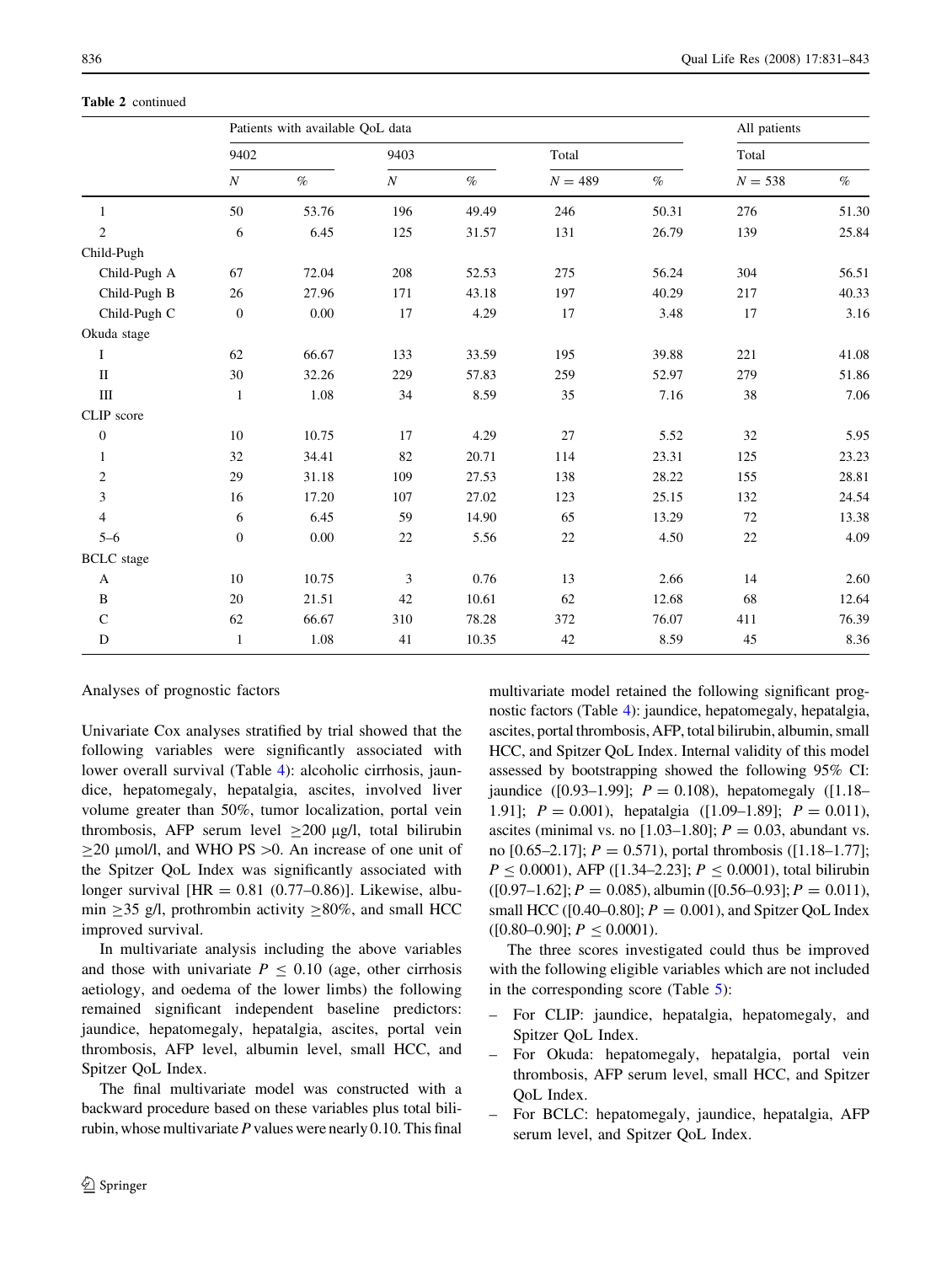<span id="page-6-0"></span>Table 3 Overall survival related to the staging systems, Spitzer QoL Index, and WHO PS at inclusion (trial stratification)

|                       | Overall survival |           |                 |                |               |                |                |  |  |  |  |
|-----------------------|------------------|-----------|-----------------|----------------|---------------|----------------|----------------|--|--|--|--|
|                       | Log-rank         | $P$ value | Median (months) | 95% CI         | 1 year $(\%)$ | 2 years $(\%)$ | 3 years $(\%)$ |  |  |  |  |
| Trial                 | 28.99            | < 0.0001  |                 |                |               |                |                |  |  |  |  |
| 9402                  |                  |           | 12.97           | [8.37;16.83]   | 0.53          | 0.27           | 0.12           |  |  |  |  |
| 9403                  |                  |           | 4.33            | [3.77; 5.03]   | 0.22          | $0.08\,$       | 0.03           |  |  |  |  |
| Spitzer QoL Index     | 165.30           | < 0.0001  |                 |                |               |                |                |  |  |  |  |
| $\boldsymbol{0}$      |                  |           | 1.23            | $[$            | 0.00          | 0.00           | 0.00           |  |  |  |  |
| $\mathbf{1}$          |                  |           |                 | $[$            | 0.00          | 0.00           | 0.00           |  |  |  |  |
| $\sqrt{2}$            |                  |           | 0.33            | $[$            | 0.00          | $0.00\,$       | 0.00           |  |  |  |  |
| 3                     |                  |           | 2.17            | [0.60; 5.90]   | 0.00          | 0.00           | 0.00           |  |  |  |  |
| 4                     |                  |           | 2.27            | [1.33; 3.07]   | 10.53         | 0.00           | 0.00           |  |  |  |  |
| 5                     |                  |           | 2.27            | [1.47;2.60]    | 3.73          | $0.00\,$       | $0.00\,$       |  |  |  |  |
| 6                     |                  |           | 3.30            | [2.40; 5.17]   | 17.09         | 4.27           | 4.27           |  |  |  |  |
| 7                     |                  |           | 3.10            | [2.43; 4.37]   | 22.86         | 6.86           | 1.71           |  |  |  |  |
| 8                     |                  |           | 5.60            | [4.27;7.90]    | 29.26         | 6.57           | 3.29           |  |  |  |  |
| 9                     |                  |           | 7.67            | [5.80; 10.50]  | 36.50         | 19.97          | 7.71           |  |  |  |  |
| 10                    |                  |           | 8.93            | [6.77;11.73]   | 38.06         | 22.64          | 10.26          |  |  |  |  |
| WHO PS                | 60.86            | < 0.0001  |                 |                |               |                |                |  |  |  |  |
| $\!-0$                |                  |           | 11.53           | [8.67;16.13]   | 49.62         | 21.50          | 12.51          |  |  |  |  |
| $-1$                  |                  |           | 4.73            | [4.10; 5.80]   | 24.74         | 11.59          | 3.52           |  |  |  |  |
| $-{\bf 2}$            |                  |           | 2.43            | [2.13; 3.07]   | 14.04         | 3.90           | 1.56           |  |  |  |  |
| Child-Pugh            | 53.68            | < 0.0001  |                 |                |               |                |                |  |  |  |  |
| Child-Pugh A          |                  |           | 7.50            | [5.90; 8.93]   | 35.17         | 15.19          | 7.64           |  |  |  |  |
| Child-Pugh B          |                  |           | 3.43            | [2.60; 4.23]   | 18.78         | 7.84           | 2.10           |  |  |  |  |
| Child-Pugh C          |                  |           | 1.57            | [0.37; 2.87]   | 5.88          | 0.00           | 0.00           |  |  |  |  |
| Okuda                 | 165.4331         | < 0.0001  |                 |                |               |                |                |  |  |  |  |
| Okuda I               |                  |           | 11.40           | [8.53;14.00]   | 46.59         | 21.89          | 10.30          |  |  |  |  |
| Okuda II              |                  |           | 4.00            | [3.43; 4.97]   | 16.86         | 5.47           | 1.82           |  |  |  |  |
| Okuda III             |                  |           | 1.43            | [0.90; 1.80]   | 0.00          | 0.00           | $0.00\,$       |  |  |  |  |
| <b>CLIP</b>           | 147.8784         | < 0.0001  |                 |                |               |                |                |  |  |  |  |
| CLIP 0                |                  |           | 23.03           | [16.23;26.17]  | 77.78         | 42.99          | 12.90          |  |  |  |  |
| CLIP 1                |                  |           | 12.97           | [11.10; 17.97] | 54.92         | 28.18          | 14.28          |  |  |  |  |
| CLIP <sub>2</sub>     |                  |           | 4.33            | [3.70; 5.73]   | 15.22         | 3.30           | 1.65           |  |  |  |  |
| CLIP 3                |                  |           | 4.60            | [3.57; 5.53]   | 19.67         | 3.27           | 2.18           |  |  |  |  |
| $CLIP$ $4$            |                  |           | 2.13            | [1.37;2.60]    | 6.28          | 3.14           | $0.00\,$       |  |  |  |  |
| <b>CLIP 5-6</b>       |                  |           | 1.73            | [1.10;2.50]    | 4.55          | 4.55           | 0.00           |  |  |  |  |
| $\operatorname{BCLC}$ | 114.2513         | < 0.0001  |                 |                |               |                |                |  |  |  |  |
| <b>BCLC A</b>         |                  |           | 21.37           | [13.77; 40.43] | 76.92         | 46.15          | 30.77          |  |  |  |  |
| $BCLC$ $\bar{B}$      |                  |           | 16.10           | [11.37;18.80]  | 60.71         | 22.71          | 11.65          |  |  |  |  |
| <b>BCLC C</b>         |                  |           | 4.67            | [4.10; 5.57]   | 23.10         | 10.00          | 3.61           |  |  |  |  |
| <b>BCLC D</b>         |                  |           | 1.53            | [0.93;1.90]    | 2.38          | $0.00\,$       | $0.00\,$       |  |  |  |  |

Internal validity of these models assessed by bootstrapping showed the following 95% CI:

- For CLIP: jaundice  $([1.13-2.16], P = 0.007]$ , hepatalgia ([0.99–1.90];  $P = 0.061$ ), hepatomegaly ([0.99– 1.59];  $P = 0.059$ , and Spitzer QoL Index ([0.80–0.91];  $P \leq 0.0001$ ).
- For Okuda: hepatomegaly  $([1.18-1.82]; P = 0.001)$ , hepatalgia ([1.04–1.82];  $P = 0.026$ ), portal vein thrombosis ([1.09-1.84];  $P = 0.008$ ), AFP serum level ([1.35–2.16];  $P \le 0.0001$ ), small HCC ([0.46–0.91];  $P = 0.013$ ), and Spitzer QoL Index ([0.80–0.90];  $P \le$ 0.0001).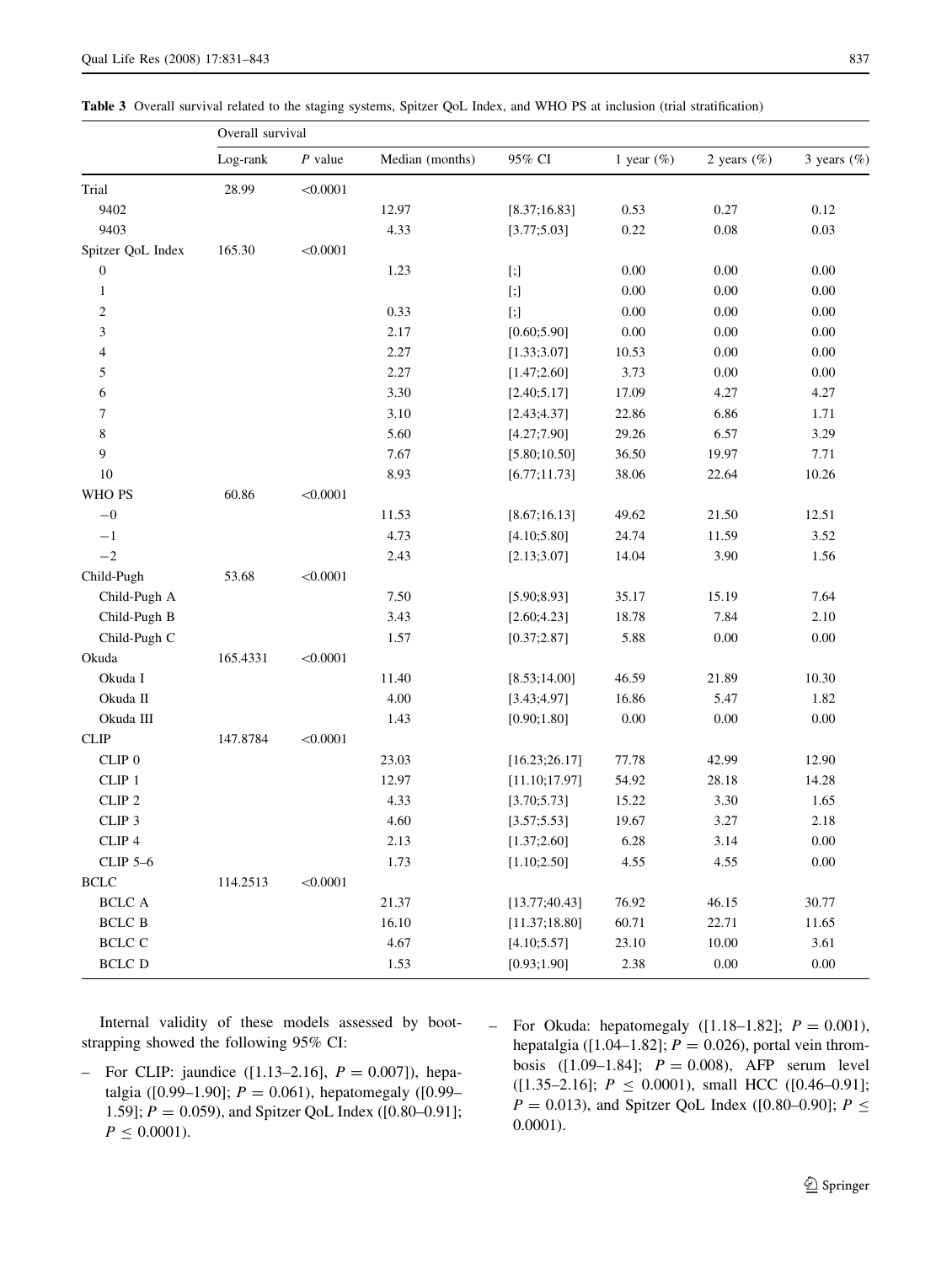<span id="page-7-0"></span>

Fig. 1 Overall survival according to the Spitzer QoL Index (four subgroups) using Kaplan-Meier estimation,  $n = 489$ 

- For BCLC: hepatomegaly ([1.24–2.03];  $P \le 0.0001$ ), jaundice ([0.95–1.93];  $P = 0.092$ ), hepatalgia ([1.09– 1.90];  $P = 0.009$ ), AFP serum Level ([1.48–2.21];  $P \le$ 0.0001), and Spitzer QoL Index ([0.81–0.93];  $P = 0.001$ .

AIC and LR statistics highlighted the fact that the Spitzer QoL Index was the most informative variable to be added to the CLIP and Okuda (Table [5\)](#page-9-0). Prognostic information of the BCLC could be improved by adding AFP or the Spitzer QoL Index even though the BCLC included WHO PS (Table [5\)](#page-9-0).

According to Harrell's C-index, the discriminating value of CLIP plus the Spitzer QoL Index ( $C = 0.71$ ) was better than that of Okuda plus the Spitzer QoL Index ( $c = 0.69$ ) and BCLC  $(C = 0.68)$ . Furthermore, the discriminatory capability of Okuda ( $c = 0.64$ ) and BCLC ( $C = 0.62$ ) alone were closer to QoL alone ( $c = 0.63$ ) while, with a Harrell's C-index of 0.67, the discriminatory capability of CLIP alone was best. The optimism-corrected C-statistics and its 95% CI confirmed these results, as shown in Table [5](#page-9-0).

#### **Discussion**

Our results highlighted the fact that QoL assessed by the Spitzer Index was a strong and independent prognostic factor of overall survival time for French patients with advanced HCC following mainly alcoholic cirrhosis. Furthermore, the Spitzer QoL Index was the most informative variable to add in order to improve the discriminating power of the existing staging systems. After adjusting for the prognostic score, the Spitzer QoL Index as well as other variables remained associated with overall survival, suggesting that prediction of the prognosis could be improved. Nevertheless, patient-reported baseline QoL provides additional prognostic information that supplements traditional clinical factors, and should be considered a complementary prognostic tool for survival in patients with advanced HCC.

This positive correlation between QoL data and survival time has already been reported in various cancer sites and more specifically in advanced cancer [\[9](#page-10-0), [30–32\]](#page-11-0). These sites include the breast [[33–35\]](#page-11-0), lung [[36–39\]](#page-11-0), oesophagus  $[40-42]$  $[40-42]$ , head and neck  $[43]$  $[43]$ , colon  $[44]$  $[44]$ , malignant melanoma [[45\]](#page-12-0), multiple myeloma [\[46](#page-12-0)], ovary [[47\]](#page-12-0), and malignant glioma [[48\]](#page-12-0). Even though few studies have been carried out in HCC patients, our results are in agreement with a recent study from Yeo et al. [\[49](#page-12-0)], which showed that role and emotional functioning and appetite loss of QLQ-C30 were associated with survival time. However, our study is the first to assess the QoL score as a prognostic factor in a population with mainly alcoholic HCC aetiology, which is associated with older age at diagnosis, poor living conditions, and other complications due to alcoholism. The independent prognostic value of QoL for these patients suggests that a better Spitzer QoL score reflects better physical and emotional functioning (e.g., because of certain personality characteristics and/or social circumstances) within a group of patients with similar disease characteristics (advanced HCC and cirrhosis). In our opinion one of the first therapeutic goal, in the aim to improve overall survival, could be to preserve or improve QoL by controlling impact of disease and maybe alcoholic dependency on physical and emotional functioning.

The major strengths of our study are that 80% of the QoL data were available at baseline. The clinical characteristics of these patients are similar to those of the whole population of our pooled randomized clinical trials, which limits most potential selection biases. A high standard of follow-up was applied, resulting in a minimal rate of loss to follow-up, a large number of events, and adequate overall statistical power. To complement the analyses of the prognostic value of QoL data, we used statistical methods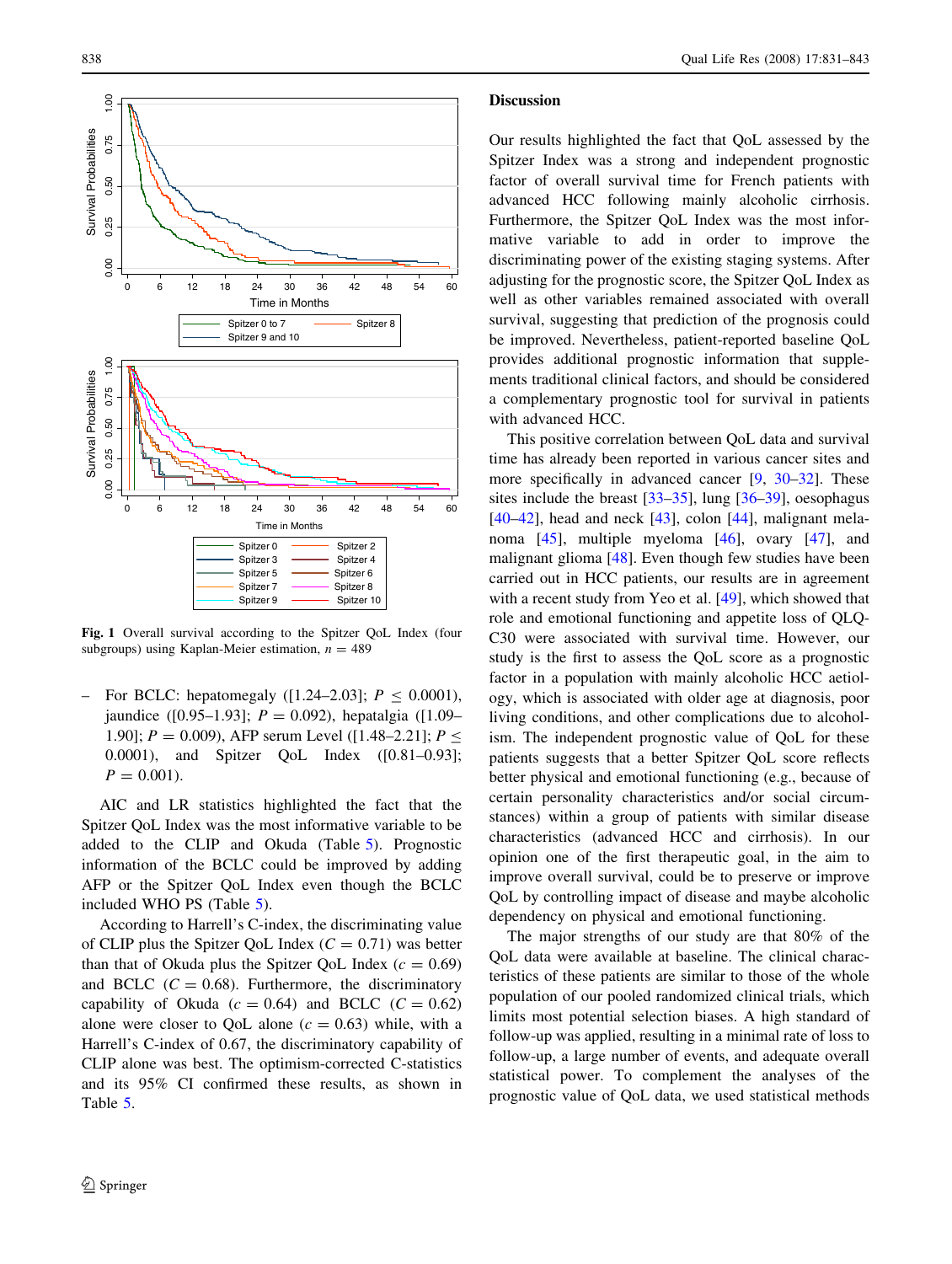<span id="page-8-0"></span>

|                                     |                                                                                       |           | Univariate Cox |           |           | Full multivariate Cox |           | Final multivariate Cox |              |           |
|-------------------------------------|---------------------------------------------------------------------------------------|-----------|----------------|-----------|-----------|-----------------------|-----------|------------------------|--------------|-----------|
|                                     |                                                                                       | <b>HR</b> | 95% CI         | $P$ value | <b>HR</b> | 95% CI                | $P$ value | <b>HR</b>              | 95% CI       | $P$ value |
| Sex                                 | (F vs. M)                                                                             | 0.90      | [0.67;1.21]    | 0.4902    |           |                       |           |                        |              |           |
| Weight (kg)                         | $[\geq 65$ (F) and $\geq 75$ (M)<br>$vs. < 65$ (F)<br>and $\langle 75 \, (M) \rangle$ | 0.94      | [0.78;1.13]    | 0.5089    |           |                       |           |                        |              |           |
| Age in years                        | $(≥65 \text{ vs.} < 65)$                                                              | 0.84      | [0.69; 1.02]   | 0.0752    | 0.96      | [0.78;1.18]           | 0.6842    |                        |              |           |
| Cirrhosis                           | (yes vs. no)                                                                          | 1.31      | [0.91; 1.87]   | 0.1445    |           |                       |           |                        |              |           |
| Alcoholic cirrhosis                 | (yes vs. no)                                                                          | 1.27      | [1.01; 1.59]   | 0.0410    | 1.20      | [0.93; 1.53]          | 0.1602    |                        |              |           |
| HCV cirrhosis                       | (yes vs. no)                                                                          | 0.97      | [0.74;1.28]    | 0.8329    |           |                       |           |                        |              |           |
| HBV cirrhosis                       | (yes vs. no)                                                                          | 0.81      | [0.53;1.24]    | 0.3376    |           |                       |           |                        |              |           |
| Other cirrhosis                     | (yes vs. no)                                                                          | 0.65      | [0.42;1.03]    | 0.0647    | 1.11      | [0.68; 1.80]          | 0.6797    |                        |              |           |
| Jaundice                            | (yes vs. no)                                                                          | 2.02      | [1.58; 2.58]   | < 0.0001  | 1.38      | [1.04; 1.82]          | 0.0265    | 1.36                   | [1.04; 1.79] | 0.0254    |
| Hepatomegaly                        | (yes vs. no)                                                                          | 1.57      | [1.27;1.95]    | < 0.0001  | 1.41      | [1.11; 1.79]          | 0.0055    | 1.50                   | [1.19; 1.89] | 0.0005    |
| Oedemas of the<br>lower limbs       | (yes vs. no)                                                                          | 1.21      | [0.97; 1.51]   | 0.0840    | 0.90      | [0.71;1.14]           | 0.3693    |                        |              |           |
| Hepatalgia                          | (yes vs. no)                                                                          | 1.64      | [1.32; 2.03]   | < 0.0001  | 1.45      | [1.14; 1.84]          | 0.0024    | 1.43                   | [1.14; 1.80] | 0.0017    |
| Ascites                             | (minimal vs. no)                                                                      | 2.00      | [1.60; 2.49]   | < 0.0001  | 1.41      | [1.11;1.79]           | 0.0190    | 1.36                   | [1.08; 1.72] | 0.0325    |
|                                     | (abundant vs. no)                                                                     | 1.94      | [1.37;2.75]    |           | 1.25      | [0.82; 1.88]          |           | 1.19                   | [0.80; 1.76] |           |
| Tumor                               | (left vs. right)                                                                      | 1.02      | [0.83; 1.26]   | < 0.0001  | 0.99      | [0.79; 1.24]          | 0.7862    |                        |              |           |
| localization                        | (bilateral vs. right)                                                                 | 1.53      | [1.07;2.18]    |           | 1.14      | [0.78;1.67]           |           |                        |              |           |
| Tumor<br>morphology                 | (unilateral-multinodular<br>vs. uninodular)                                           | 1.21      | [0.92; 1.58]   | 0.1374    |           |                       |           |                        |              |           |
|                                     | (bilateral-multinodular<br>vs. uninodular)                                            | 1.23      | [1.00; 1.53]   |           |           |                       |           |                        |              |           |
| Involved liver<br>volume $>50\%$    | (yes vs. no)                                                                          | 1.59      | [1.29; 1.97]   | < 0.0001  | 1.22      | [0.97; 1.55]          | 0.0945    |                        |              |           |
| Portal vein<br>thrombosis           | (yes vs. no)                                                                          | 1.76      | [1.45;2.13]    | < 0.0001  | 1.40      | [1.14;1.72]           | 0.0014    | 1.45                   | [1.19; 1.77] | 0.0003    |
| Alphafetoprotein<br>$(\mu g/l)$     | $(\geq 200 \text{ vs. } \leq 200)$                                                    | 1.91      | [1.58; 2.32]   | < 0.0001  | 1.72      | [1.40;2.11]           | < 0.0001  | 1.73                   | [1.42;2.12]  | < 0.0001  |
| Total bilirubin<br>$(\mu$ mol/l $)$ | $(≥20 \text{ vs.} < 20)$                                                              | 1.60      | [1.33; 1.93]   | < 0.0001  | 1.20      | [0.96; 1.50]          | 0.1177    | 1.25                   | [1.01; 1.55] | 0.0385    |
| Prothrombin (%)                     | $( \geq 80 \text{ vs. } < 80)$                                                        | 0.78      | [0.65; 0.94]   | 0.0075    | 0.91      | [0.74;1.13]           | 0.4024    |                        |              |           |
| Albumin $(g/l)$                     | $(≥35 \text{ vs.} < 35)$                                                              | 0.61      | [0.50; 0.74]   | < 0.0001  | 0.77      | [0.63; 0.95]          | 0.0162    | 0.73                   | [0.59; 0.89] | 0.0019    |
| Creatinine<br>$(\mu \text{mol/l})$  | $( \ge 80 \text{ vs. } < 80)$                                                         | 0.92      | [0.76;1.10]    | 0.3478    |           |                       |           |                        |              |           |
| Small HCC                           | (yes vs. no)                                                                          | 0.66      | [0.49; 0.89]   | 0.0061    | 0.59      | [0.43; 0.81]          | 0.0010    | 0.56                   | [0.42; 0.77] | 0.0002    |
| Spitzer QoL<br>Index                | (continuous)                                                                          | 0.81      | [0.77; 0.86]   | < 0.0001  | 0.87      | [0.81; 0.93]          | 0.0001    | 0.84                   | [0.79; 0.90] | < 0.0001  |
| WHO PS                              | (PS 1 vs. PS 0)                                                                       | 1.64      | [1.29; 2.09]   | < 0.0001  | 1.16      | [0.90; 1.50]          | 0.2062    |                        |              |           |
|                                     | (PS 2 vs. PS 0)                                                                       | 2.44      | [1.85; 3.23]   |           | 1.36      | [0.97;1.91]           |           |                        |              |           |

to estimate the discrimination and the effect of adding QoL information to existing prognostic scores. These analyses were performed in order to investigate how QoL data, as a complement to the widely used and validated staging systems (CLIP, Okuda, and BCLC), could help clinicians plan clinical trials and select populations. Improving the scores is a delicate challenge. Due to the specificity of HCC, which generally develops with underlying cirrhosis,

clinicians have to take into account the gravity of the hepatic disease, the extension of the tumor as well as the general status and finally QoL of the patient. In our study, the Spitzer QoL Index was associated with survival after adjustment on the CLIP score, making it a good candidate for the construction of a new score. Other variables of interest that were not reported in previous studies [[16,](#page-11-0) [17,](#page-11-0) [22](#page-11-0), [23\]](#page-11-0) include the presence of jaundice, hepatomegaly or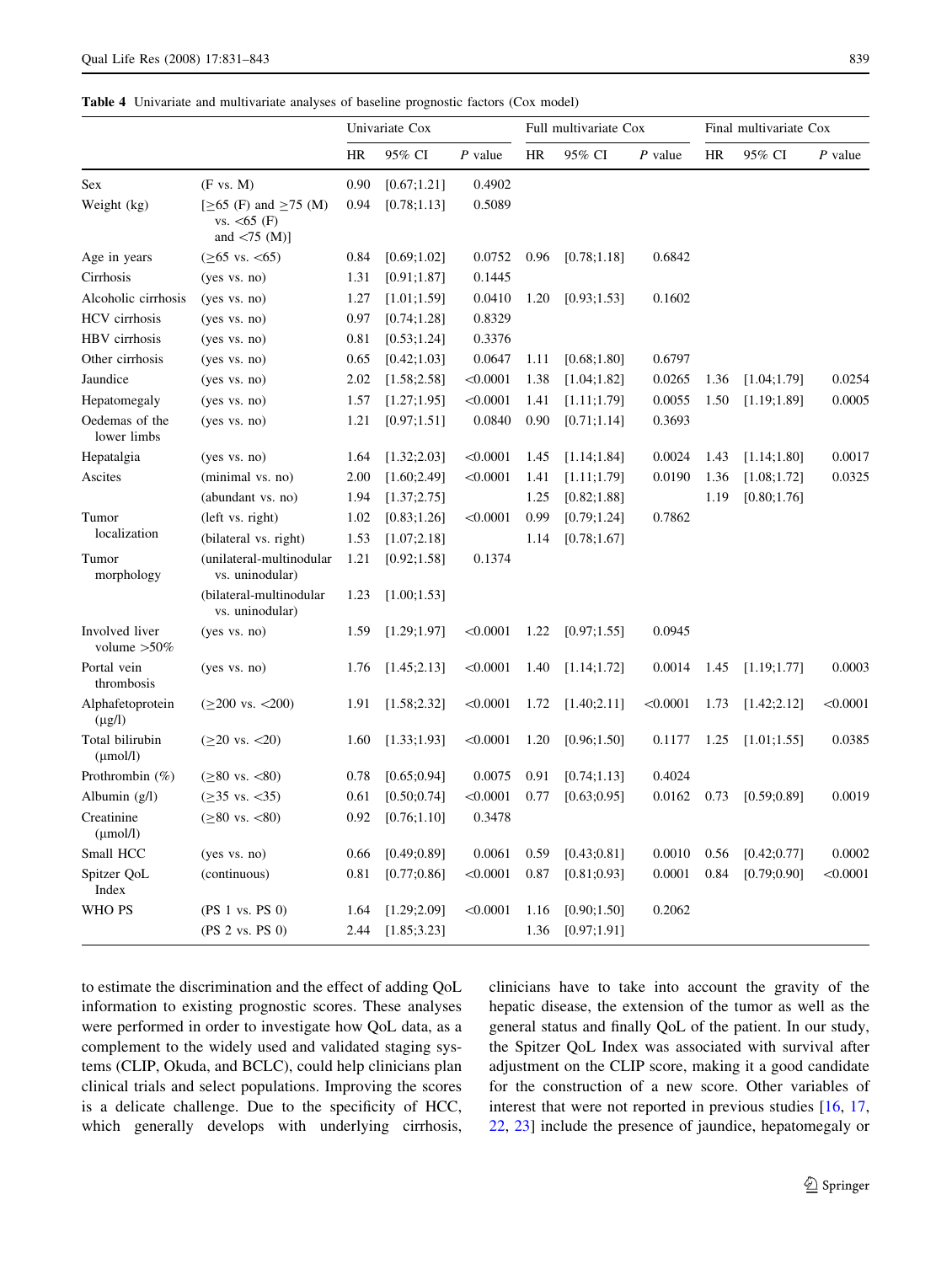|                    |                                    | Multivariate Cox model |                      |          | Multivariate Cox model |            |                   |                         |  |
|--------------------|------------------------------------|------------------------|----------------------|----------|------------------------|------------|-------------------|-------------------------|--|
|                    |                                    |                        | Trial stratification |          | Trial stratification   |            |                   | C optimism-             |  |
|                    |                                    | 95% CI<br>HR           |                      | P value  | Model                  | <b>AIC</b> | LR.               | corrected<br>[95% CI]   |  |
| <b>CLIP</b>        | (CLIP 1 vs. CLIP 0)                | 1.19                   | [0.75; 1.88]         | < 0.0001 | Without covariates     | 4412.65    | $\qquad \qquad -$ | 0.5                     |  |
|                    | (CLIP 2 vs. CLIP 0)                | 2.82                   | [1.79; 4.45]         |          | <b>CLIP</b>            | 4305.14    | 117.51            | $0.67$ [0.64;0.69]      |  |
|                    | (CLIP 3 vs. CLIP 0)                | 2.51                   | [1.59; 3.98]         |          | +Spitzer QoL Index     | 4270.42    | 154.22            | $0.71$ [0.67;0.73]      |  |
|                    | (CLIP 4 vs. CLIP 0)                | 4.22                   | [2.58; 6.88]         |          | $+$ Jaundice           | 4288.52    | 136.13            | $0.68$ [0.65;0.70]      |  |
|                    | (CLIP 5-6 vs. CLIP 0)              | 4.36                   | [2.37;8.02]          |          | +Hepatalgia            | 4296.06    | 128.59            | $0.69$ [0.65;0.71]      |  |
| Jaundice           | ives vs. no)                       | 1.56                   | [1.21;2.02]          | 0.0007   | +Hepatomegaly          | 4297.99    | 126.66            | $0.69$ [0.66;0.70]      |  |
| Hepatomegaly       | (yes vs. No)                       | 1.26                   | [1.00; 1.58]         | 0.0486   | Full model             | 4250.70    | 179.95            | $0.73$ [0.70;0.75]      |  |
| Hepatalgia         | (yes vs. no)                       | 1.37                   | [1.10; 1.71]         | 0.0057   | -Spitzer QoL Index     | 4276.98    | 151.67            | $0.71$ [0.68;0.73]      |  |
| Spitzer QoL Index  | Continuous                         | 0.85                   | [0.80; 0.90]         | < 0.0001 | -Jaundice              | 4259.33    | 169.31            | $0.72$ [0.69;0.74]      |  |
|                    |                                    |                        |                      |          | -Hepatalgia            | 4256.02    | 172.63            | $0.72$ [0.69;0.74]      |  |
|                    |                                    |                        |                      |          | -Hepatomegaly          | 4252.69    | 175.96            | $0.72$ [0.69;0.74]      |  |
| <b>OKUDA</b>       | (Okuda II vs. Okuda I)             | 1.59                   | [1.29; 1.97]         | < 0.0001 | Without covariates     | 4412.65    | $\qquad \qquad -$ | 0.5                     |  |
|                    | (Okuda III vs. Okuda I)            | 4.57                   | [3.03; 6.88]         |          | <b>OKUDA</b>           | 4321.09    | 95.56             | $0.64$ [0.61;0.66]      |  |
| Hepatomegaly       | (yes vs. no)                       | 1.47                   | [1.16; 1.85]         | 0.0012   | +Spitzer QoL Index     | 4289.83    | 128.82            | $0.69$ [0.66;0.71]      |  |
| Hepatalgia         | (yes vs. no)                       | 1.38                   | [1.10; 1.71]         | 0.0046   | $+$ AFP                | 4293.86    | 124.79            | $0.68$ [0.65;0.69]      |  |
| Portal thrombosis  | (yes vs. no)                       | 1.42                   | [1.16; 1.73]         | 0.0006   | $+$ Hepatalgia         | 4304.92    | 113.72            | $0.67$ [0.64;0.68]      |  |
| $AFP$ ( $\mu$ g/l) | $(\geq 200 \text{ vs. } \leq 200)$ | 1.71                   | [1.40;2.08]          | < 0.0001 | +Portal thrombosis     | 4307.34    | 111.30            | $0.67$ [0.64;0.69]      |  |
| Small HCC          | (yes vs. no)                       | 0.65                   | [0.48; 0.87]         | 0.0039   | +Small HCC             | 4313.86    | 104.79            | $0.65$ [0.62;0.67]      |  |
| Spitzer QoL Index  | Continuous                         | 0.85                   | [0.80; 0.90]         | < 0.0001 | +Hepatomegaly          | 4316.00    | 102.65            | $0.66$ [0.63;0.68]      |  |
|                    |                                    |                        |                      |          | Full model             | 4228.56    | 200.09            | $0.74$ [0.70;0.75]      |  |
|                    |                                    |                        |                      |          | -Spitzer QoL Index     | 4257.67    | 168.98            | $0.72$ [0.69;0.74]      |  |
|                    |                                    |                        |                      |          | $-AFP$                 | 4254.57    | 172.08            | $0.72$ [0.69;0.74]      |  |
|                    |                                    |                        |                      |          | -Portal thrombosis     | 4238.04    | 188.61            | 0.73 [0.70;0.74]        |  |
|                    |                                    |                        |                      |          | -Hepatomegaly          | 4237.55    | 189.10            | $0.73$ [0.70;0.74]      |  |
|                    |                                    |                        |                      |          | -Small HCC             | 4235.73    | 190.92            | $0.73$ [0.70;0.75]      |  |
|                    |                                    |                        |                      |          | -Hepatalgia            | 4234.28    | 192.37            | $0.73$ [0.70;0.75]      |  |
| BCLC               | (BCLC B vs. BCLC A)                | 1.48                   | [0.76; 2.89]         | < 0.0001 | Without covariates     | 4412.65    | $\equiv$          | 0.5                     |  |
|                    | (BCLC C vs. BCLC A)                | 2.12                   | [1.13; 3.97]         |          | <b>BCLC</b>            | 4347.61    | 71.04             | $0.62$ [0.59;0.63]      |  |
|                    | (BCLC D vs. BCLC A)                | 5.21                   | [2.53;10.72]         |          | $+AFP$                 | 4317.31    | 103.34            | $0.67$ [0.64;0.69]      |  |
| Jaundice           | (yes vs. no)                       | 1.36                   | [1.03; 1.78]         | 0.0285   | +Spitzer QoL Index     | 4320.92    | 99.73             | $0.68$ [0.65;0.70]      |  |
| Hepatomegaly       | (yes vs. no)                       |                        | 1.58 [1.26;1.99]     | < 0.0001 | +Hepatomegaly          | 4332.15    |                   | 88.50  0.65 [0.63;0.67] |  |
| Hepatalgia         | (yes vs. no)                       | 1.44                   | [1.16; 1.80]         | 0.0011   | $+$ Hepatalgia         | 4333.70    |                   | 86.95 0.64 [0.62;0.66]  |  |
| $AFP$ ( $\mu$ g/l) | $(\geq 200 \text{ vs. } \leq 200)$ | 1.81                   | [1.49; 2.21]         | < 0.0001 | +Jaundice              | 4339.87    | 80.77             | $0.64$ [0.61;0.66]      |  |
| Spitzer QoL Index  | Continuous                         | 0.87                   | [0.82; 0.92]         | < 0.0001 | Full model             | 4262.15    | 166.50            | $0.72$ [0.69;0.74]      |  |
|                    |                                    |                        |                      |          | $-{\rm AFP}$           | 4295.03    | 131.61            | $0.70$ [0.69;0.72]      |  |
|                    |                                    |                        |                      |          | -Spitzer QoL Index     | 4280.55    | 146.10            | $0.71$ [0.67;0.73]      |  |
|                    |                                    |                        |                      |          | -Hepatomegaly          | 4276.48    | 150.17            | $0.71$ [0.68;0.73]      |  |
|                    |                                    |                        |                      |          | -Hepatalgia            | 4270.32    | 156.33            | $0.72$ [0.69;0.74]      |  |
|                    |                                    |                        |                      |          | $-Ja$ undice           | 4264.73    | 161.92            | $0.72$ [0.69;0.74]      |  |

<span id="page-9-0"></span>Table 5 Evaluation of the independent contribution of retained baseline variables for each prognostic score

All statistics were calculated based on Cox regression with stratification per trial. LR, likelihood ratio; LR estimates loss of adjustment by calculating the difference of the deviance between models with and without the variable. AIC, Akaike information criterion. A smaller AIC value or a higher LR indicates that model is more informative regarding prognosis of overall survival. C, Harrell's C-index varies from 0.5 (no discrimination) to 1 (perfect discrimination). C optimism-corrected and its 95% CI calculated using bootstrapping (100 replications)

hepatalgia. However, these variables raise concerns due to their dependence on the clinical examination. Likewise, it is interesting to observe that QoL data seem to be have more prognostic power and are more informative than these parameters, and particularly when compared with general performance status. As an example of the benefit,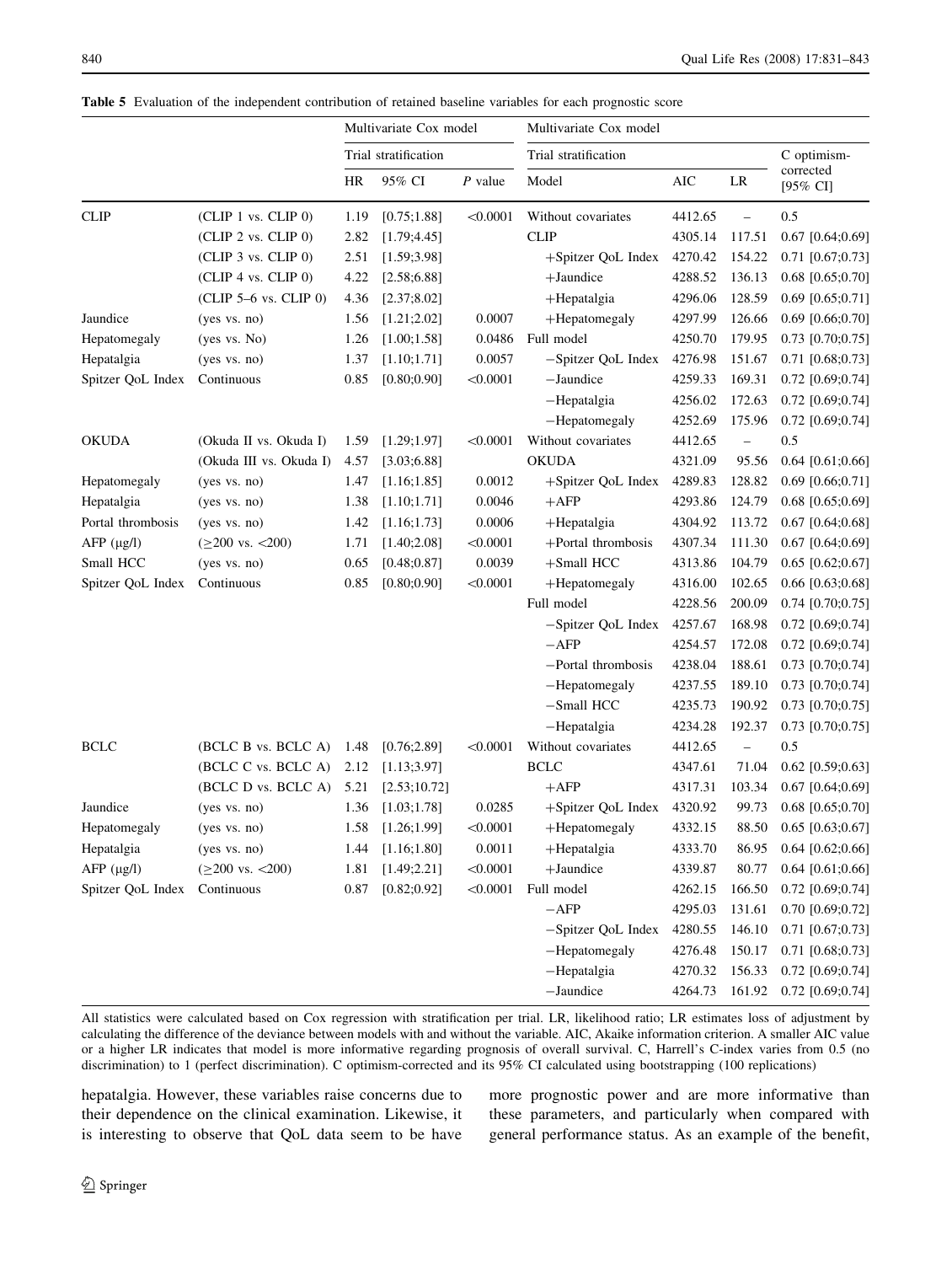<span id="page-10-0"></span>the prognostic information of the BCLC [\[12](#page-11-0)], which includes performance status in staging systems, could also be improved by adding QoL. First these results highlighted that QoL and performance status covered different health measurements, and secondly that QoL seems to be more informative.

On the one hand, we have demonstrated that the Spitzer QoL Index could be the most interesting data to include in existing models to better predict overall survival among patients with advanced HCC. On the other hand, the prognostic classifications contain characteristics that are part of the exclusion criteria of our trials. Variations in the classification scores are therefore reduced, which leads to lower discriminative power than that in the whole group of advanced HCC patients. In such situations, new variables such as QoL are more likely to improve the prognostic ability of the classifications. However, it is well known that the results of prognostic evaluations on the same data overestimate the performance of any new prognostic score or the prognostic value of QoL. As highlighted by Altman and Royston [\[50](#page-12-0)] neither internal nor temporal evaluation addresses the wider issue of the generalizability of the model. The reproducibility of a prognostic model is defined as the performance of a model on a sample of similar patients not included in the development of the model. Our results thus need to be validated in another trial. We plan to perform this external validation on patients included in the randomized FFCD CHOC trial investigating long-acting octreodid treatment versus placebo in patients with advanced HCC [\[51](#page-12-0)]. Furthermore, this trial used multidimensional European Organization for Research and Treatment of Cancer (EORTC) QLQ-C30 QoL assessment, which makes it possible to explore which QoL dimensions would be predictive, and finally to confirm if general health is predictive of overall survival.

One of the major limits of this pooled study is that QoL was assessed using a cancer-specific global QoL tool. On the one hand, we agree that multidimensional QoL would be more informative than global QoL regarding which parameters could predict overall survival [[52\]](#page-12-0). On the other hand, in a setting of advanced HCC, it would be difficult for patients to complete a 30-item questionnaire; the process would be more time consuming and there would be a higher rate of missing scores. As suggested by Lipscomb et al., in some cases, a short simple (even single-question) patient-reported evaluation of outcome is appropriate and adequate [[53\]](#page-12-0). In this way, the Spitzer QoL Index could be proposed as an acceptable alternative tool to prevent missing data due to cancer progression and/or poor health status. Furthermore, even though multidimensional measures are more informative [[54–57\]](#page-12-0), single-item or global tools have already demonstrated their clinical values in cancer patients.

Since the investigated patients had mainly alcoholic cirrhosis and were not eligible for curative treatments, they were exclusively in a palliative setting. Even though between 60% and 75% of all patients in France are treated in this setting [\[58](#page-12-0)], the patients in this study formed a rather homogeneous sample that was not representative of the whole HCC population. Therefore, the conclusions are limited to this specific population and cannot be extended to less advanced patients. The effect of QoL on survival in such patients would require a separate study.

Quality of life is a well-established end point for treatment comparisons, and this study provides further reasons for measuring QoL both in cancer research and clinical practice for patients with advanced HCC. Further research is needed to identify specific baseline QoL parameters that are relevant to these patients. However, we could suggest that global QoL scores should be components of all QoL questionnaires used in phase III trials as they may be used to measure the impact of treatments on patients' well-being as well as to predict prognosis. Lipscomb et al. [8] underlined the fact that the use of QoL as an established and accepted end point in cancer required the study of the prognostic value of QoL. Studies using different QoL tools and different cancer sites are necessary to confirm the value of QoL in determining prognosis in cancer patients.

## References

- 1. Parkin, D. M., Bray, F., Ferlay, J., & Pisani, P. (2001). Estimating the world cancer burden. GLOBOCAN 2000. International Journal of Cancer, 94, 153–156. doi[:10.1002/ijc.1440.](http://dx.doi.org/10.1002/ijc.1440.)
- 2. El-Serag, H. B., Davila, J. A., Petersen, N. J., & McGlynn, K. A. (2003). The continuing increase in the incidence of hepatocellular carcinoma in the United States - An update. Annals of Internal Medicine, 139, 817–823.
- 3. Remontet, L., Esteve, J., Bouvier, A. M., et al. (2003). Cancer incidence and mortality in France over the period 1978–2000. Revue d'Epidemiologie et de Sante Publique, 51, 3–30.
- 4. Garcia, S. F., Cella, D., Clauser, S., et al. (2007). Enhancing patient-reported outcomes assessment in cancer clinical trials: The PROMIS initiative. Journal of Clinical Oncology, 25, 5106– 5112. doi:[10.1200/JCO.2007.12.2341.](http://dx.doi.org/10.1200/JCO.2007.12.2341.)
- 5. Garcia, S. F., Cella, D., Clauser, S., et al. (1995). Editorial. Quality of life and clinical trials. Lancet, 346, 1–2.
- 6. Beitz, J., Gnecco, C., & Justice, R. (1996). Quality-of-life end points in cancer clinical trials: The U.S. Food and drug administration perspective. Journal of the National Cancer Institute. Monographs, 20, 7–9.
- 7. Johnson, J. R., & Temple, R. (1985). Food and drug administration requirements for approval of new anticancer drugs. Cancer Treatment Reports, 69, 1155–1159.
- 8. Lipscomb, J., Donaldson, M. S., Arora, N. K., et al. (2004). Cancer outcomes research. Journal of the National Cancer Institute. Monographs, 33, 178–197. doi[:10.1093/jncimono](http://dx.doi.org/10.1093/jncimonographs/lgh039.) [graphs/lgh039.](http://dx.doi.org/10.1093/jncimonographs/lgh039.)
- 9. Dancey, J., Zee, B., Osoba, D., et al. (1997). Quality of life scores: An independent prognostic variable in a general population of cancer patients receiving chemotherapy. The National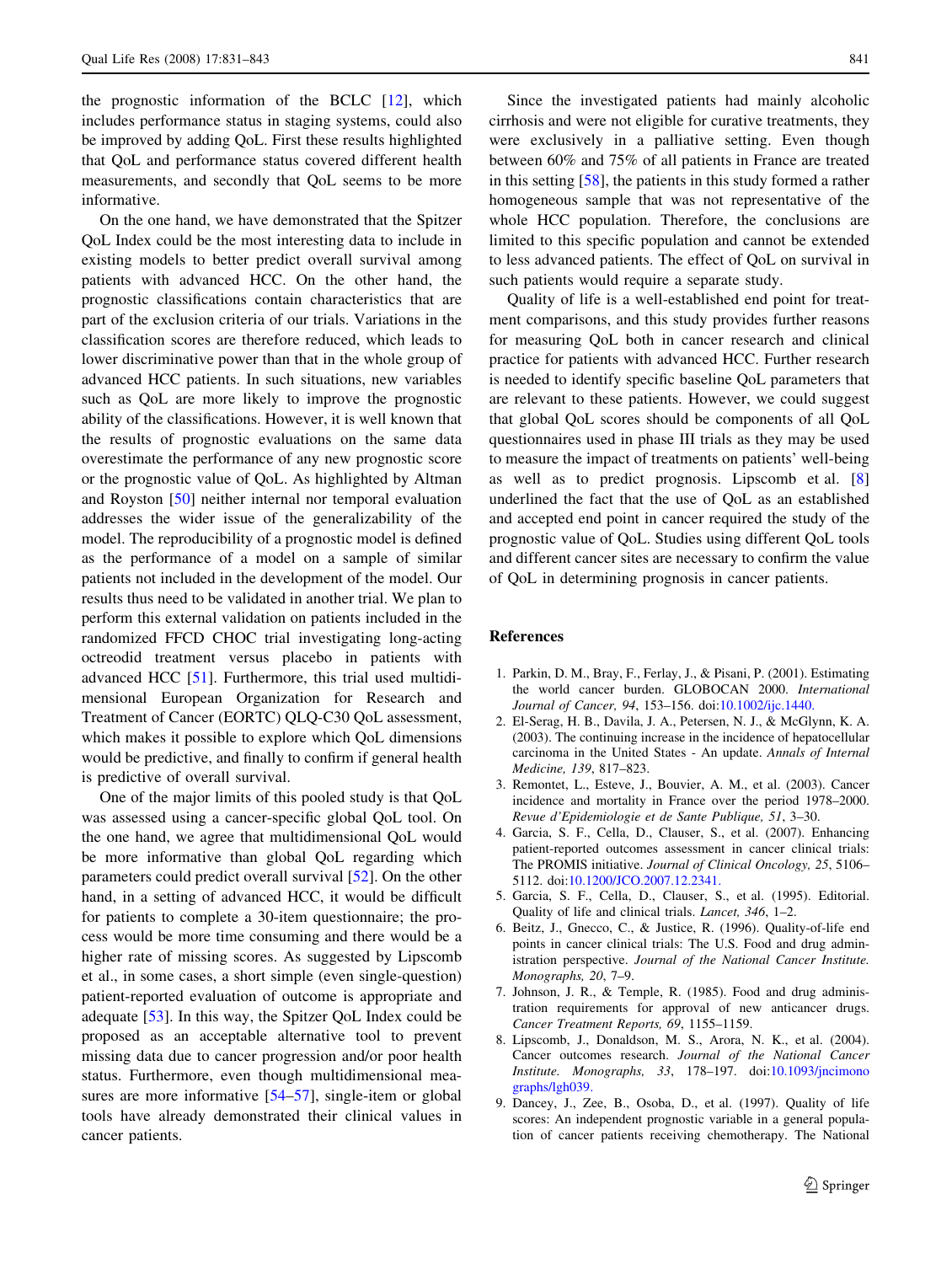<span id="page-11-0"></span>Cancer Institute of Canada Clinical trials Group. Quality of Life Research, 6, 151–158. doi[:10.1023/A:1026442201191.](http://dx.doi.org/10.1023/A:1026442201191.)

- 10. Okuda, K., Ohtsuki, T., Obata, H., et al. (1985). Natural history of hepatocellular carcinoma and prognosis in relation to treatment. Study of 850 patients. Cancer, 56, 918–928. 10.1002/1097- 0142(19850815)56:4<918::AID-CNCR2820560437>3.0.CO;2-E.
- 11. The Cancer of Liver Italian Program Investigators. (1998). A new prognostic system for hepatocellular carcinoma: A retrospective study of 435 patients: The Cancer of the Liver Italian Program (CLIP) investigators. Hepatology (Baltimore, Md.), 28, 751–755. doi:[10.1002/hep.510280322.](http://dx.doi.org/10.1002/hep.510280322.)
- 12. Llovet, J. M., Bru, C., & Bruix, J. (1999). Prognosis of hepatocellular carcinoma: The BCLC staging classification. Seminars in Liver Disease, 19, 329–338.
- 13. Chevret, S., Trinchet, J. C., Mathieu, D., et al. (1999). A new prognostic classification for predicting survival in patients with hepatocellular carcinoma. Groupe d'Etude et de Traitement du Carcinome Hepatocellulaire. Journal of Hepatology, 31, 133– 141. doi[:10.1016/S0168-8278\(99\)80173-1.](http://dx.doi.org/10.1016/S0168-8278(99)80173-1.)
- 14. Ueno, S., Tanabe, G., Sako, K., et al. (2001). Discrimination value of the new western prognostic system (CLIP score) for hepatocellular carcinoma in 662 Japanese patients. Cancer of Liver Italian Program. Hepatology (Baltimore, Md.), 34, 529– 534. doi[:10.1053/jhep.2001.27219.](http://dx.doi.org/10.1053/jhep.2001.27219.)
- 15. Dilou, N., Patouillard, B., & Audigier, J. C. (2004). Les classifications de prédiction de survie du carcinome hépatocellulaire. Gastroenterologie Clinique et Biologique, 28, 359–366. doi: [10.1016/S0399-8320\(04\)94936-6.](http://dx.doi.org/10.1016/S0399-8320(04)94936-6.)
- 16. The Cancer of Liver Italian Program Investigators. (2000). Prospective validation of the CLIP score: A new prognostic system for patients with cirrhosis and hepatocellular carcinoma. Hepatology (Baltimore, Md.), 31, 840–845. doi:[10.1053/he.2000.5628.](http://dx.doi.org/10.1053/he.2000.5628.)
- 17. Levy, I., Sherman, M., & The Liver Cancer Study Group of the University of Toronto (2002). Staging of hepatocellular carcinoma: Assessment of the CLIP, Okuda, and Child-Pugh staging systems in a cohort of 257 patients in Toronto. Gut, 50, 881–885. doi:[10.1136/gut.50.6.881.](http://dx.doi.org/10.1136/gut.50.6.881.)
- 18. Wildi, S., Pestalozzi, B. C., McCormack, L., & Clavien, P. A. (2004). Critical evaluation of the different staging systems for hepatocellular carcinoma. British Journal of Surgery, 91, 400– 408. doi[:10.1002/bjs.4554.](http://dx.doi.org/10.1002/bjs.4554.)
- 19. Farinati, F., Rinaldi, M., Gianni, S., & Naccarato, R. (2000). How should patients with hepatocellular carcinoma be staged? Validation of a new prognostic system. Cancer, 89, 2266–2273. doi:10.1002/1097-0142(20001201)89:11\2266::AID-CNCR15>3.0.CO;2-0.
- 20. Marrero, J. A., Fontana, R. J., Barrat, A., et al. (2005). Prognosis of hepatocellular carcinoma: Comparison of 7 staging systems in an American cohort. Hepatology (Baltimore, Md.), 41, 707–716. doi:[10.1002/hep.20636.](http://dx.doi.org/10.1002/hep.20636.)
- 21. Leung, T. W., Tang, A. M., Zee, B., et al. (2002). Construction of the Chinese university prognostic index for hepatocellular carcinoma and comparison with the TNM staging system, the Okuda staging system, and the cancer of the liver Italian program staging system: A study based on 926 patients. Cancer, 94, 1760–1769. doi:[10.1002/cncr.10384.](http://dx.doi.org/10.1002/cncr.10384.)
- 22. Cillo, U., Vitale, A., Grigoletto, F., et al. (2006). Prospective validation of the Barcelona clinic liver cancer staging system. Journal of Hepatology, 44, 723–731. doi:[10.1016/j.jhep.2005.](http://dx.doi.org/10.1016/j.jhep.2005.12.015.) [12.015.](http://dx.doi.org/10.1016/j.jhep.2005.12.015.)
- 23. Barbare, J. C., Bouché, O., Bonnetain, F., et al. (2005). Randomized controlled trial of tamoxifen in advanced hepatocellular carcinoma. Journal of Clinical Oncology, 23, 4338–4346. doi: [10.1200/JCO.2005.05.470.](http://dx.doi.org/10.1200/JCO.2005.05.470.)
- 24. Doffoël, M., Bonnetain, F., Bouché, O., et al. (2008). Multicentre randomised phase III trial comparing tamoxifen alone or with

 $\textcircled{2}$  Springer

transarterial lipiodol chemoembolisation for unresectable hepatocellular carcinoma in cirrhotic patients (Fédération Francophone de Cancérologie Digestive 9402). European Journal of Cancer, 44, 528–538.

- 25. Spitzer, W. O., Dobson, A. J., Hall, J., et al. (1981). Measuring the quality of life of cancer patients. A concise QL-Index for use by physician. Journal of Chronic Diseases, 34, 585–597. doi: [10.1016/0021-9681\(81\)90058-8.](http://dx.doi.org/10.1016/0021-9681(81)90058-8.)
- 26. Anderson, R. T., Aaronson, N. K., & Wilkin, D. (1993). Critical review of the international assessments of heath-related quality of life. Quality of Life Research, 2, 369–395. doi[:10.1007/](http://dx.doi.org/10.1007/BF00422215.) [BF00422215.](http://dx.doi.org/10.1007/BF00422215.)
- 27. Sloan, J. A., Loprinzi, C. L., Kuross, S. A., et al. (1998). Randomized comparison of four tools measuring overall quality of life in patients with advanced cancer. Journal of Clinical Oncology, 16, 3662–3673.
- 28. Mazzaferro, V., Regalia, E., Doci, R., et al. (1996). Liver transplantation for the treatment of small hepatocellular carcinomas in patients with cirrhosis. New England Journal of Medicine, 334, 693–699.
- 29. Harrell, F. E., Lee, K. L., & Mark, D. B. (1996). Tutorial in biostatistics. Multivariable prognostic models issues in developing models, evaluating assumptions and adequacy, and measuring and reducing errors. Statistics in Medicine, 15, 361–387.
- 30. Ringdal, G. I., Ringdal, K., Kvinnsland, S., et al. (1994). Quality of life of cancer patients with different prognosis. Quality of Life Research, 3, 143–154.
- 31. Ringdal, G. I., Gotestam, K. G., Kaasa, S., et al. (1996). Prognostic factors and survival in a heterogeneous sample of cancer patients. British Journal of Cancer, 73, 1594–1599.
- 32. Coates, A., Porzsolt, F., & Osoba, D. (1997). Quality of life in oncology practice: Prognostic value of EORTC QLQ-C30 scores in patients with advanced malignancy. European Journal of Cancer, 33, 1025–1030.
- 33. Coates, A., Forbes, J., & Simes, R. J. (1993). Prognostic value of performance status and quality of life scores during chemotherapy for advanced breast cancer. The Australian New Zealand Breast Cancer Trials Group. Journal of Clinical Oncology, 11, 2050–2051.
- 34. Kramer, J. A., Curran, D., Piccart, M., et al. (2000). Identification and interpretation of clinical and quality of life prognostic factors for survival and response to treatment in first-line chemotherapy in advanced breast cancer. European Journal of Cancer, 36, 1498–1506.
- 35. Efficace, F., Biganzoli, L., Piccart, M., et al. (2004). Baseline health-related quality of life data as prognostic factors in a phase III multicentre study of women with metastatic breast cancer. European Journal of Cancer, 40, 1021–1030.
- 36. Langendijk, H., Aaronson, N. K., de Jong, J. M. A., et al. (2000). The prognostic impact of quality of life assessed with the EORTC QLQ-C30 in inoperable non-small cell lung carcinoma treated with radiotherapy. Radiotherapy and Oncology, 55, 19–25.
- 37. Montazeri, A., Milroy, R., Hole, D., et al. (2001). Quality of life in lung cancer patients as an important prognostic factor. Lung Cancer, 31, 233–240.
- 38. Herndon, J. E., Fleishman, S., Kornblith, A. N., et al. (1999). Is quality of life predictive of the survival of patients with advanced non small cell lung carcinoma? Cancer, 85, 333–340.
- 39. Dharma-Wardene, M., Au, H. J., Hanson, J., et al. (2004). Baseline FACT-G score is a predictor of survival for advanced lung cancer. Quality of Life Reseach, 13, 1209–1216.
- 40. Blazeby, J. M., Brookes, S. T., & Alderson, D. (2001). The prognostic value of quality of life scores during treatment for oesophageal cancer. Gut, 49, 227–230.
- 41. Fang, F. M., Tsai, W. L., Chiu, H., et al. (2004). Quality of life as a survival predictor for esophageal squamous cell carcinoma